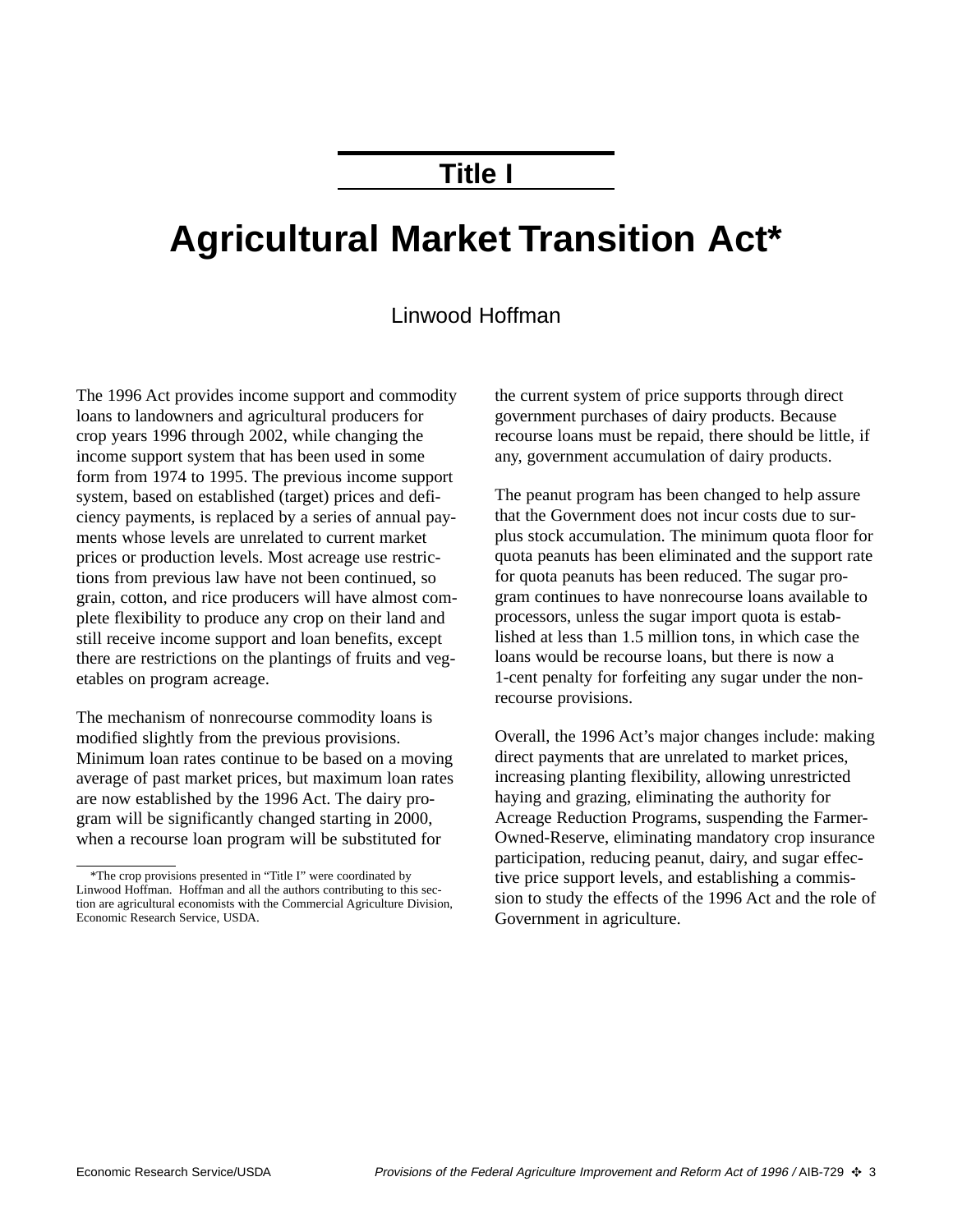## **Subtitle A**

## **Short Title, Purpose, and Definition**

#### Bryan Just

Title I of the 1996 Act is cited as the Agricultural Market Transition Act (AMTA). The title's stated purposes are: "(1) to authorize the use of binding production flexibility contracts between the United States and agricultural producers to support farming certainty and flexibility while ensuring continued compliance with farm conservation and wetland protection requirements; (2) to make nonrecourse marketing assistance loans and loan deficiency payments available for certain crops; (3) to improve the operation of farm programs for milk, peanuts, and sugar; and (4) to establish

a commission to undertake a comprehensive review of past and future production agriculture in the United States."

In addition, the AMTA contains provisions related to: the continuation of commodity options pilot programs, risk management education, changes in the Federal crop insurance program, establishment of an office of risk management, a revenue insurance pilot program, and administration and operation of a noninsured crop assistance program.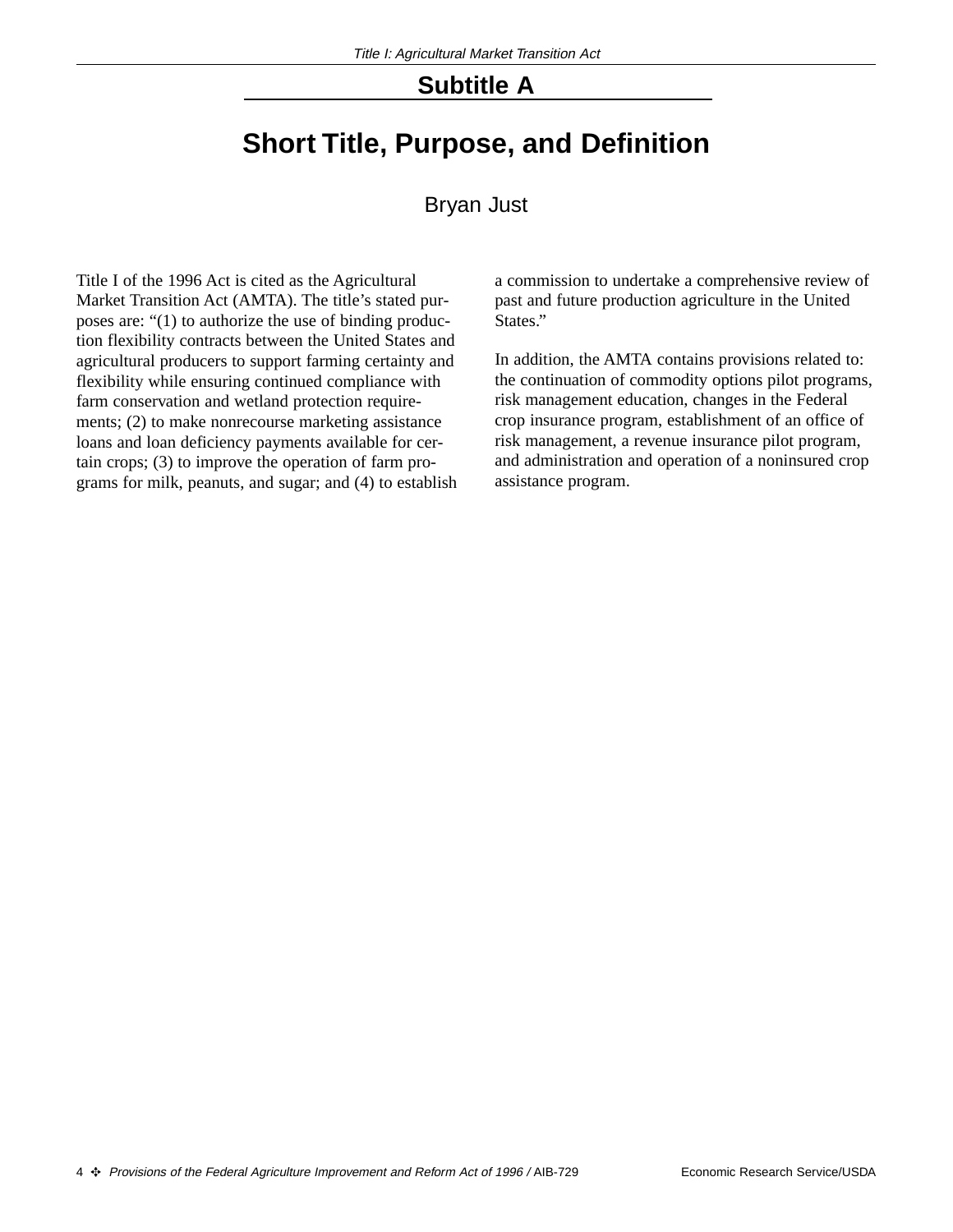## **Subtitle B**

## **Production Flexibility Contracts**

## Bryan Just

Under provisions of the AMTA, the Secretary is required to offer production flexibility contracts (PFC's), covering the 1996 through 2002 crops of wheat, feed grains, upland cotton, and rice, to eligible landowners or producers with eligible cropland. In return for contract compliance, individuals will be paid a series of annual contract payments, based on a predetermined total dollar amount for each year. This subtitle describes the production flexibility contracts, eligibility for contracts, determination and timing of payments, contract compliance requirements, consequences of violating contract conditions, and provisions for transfer of rights under the contract.

### **Offer and Terms of Contracts**

The Secretary shall offer to enter into a PFC with an eligible landowner or producer of contract commodities (wheat, corn, sorghum, barley, oats, cotton, and rice) on a farm containing eligible cropland. The eligible landowner or producer must enroll in a PFC during the 1996 sign-up period, except for land removed from the conservation reserve that is subsequently allowed to enroll. In exchange for annual contract payments, the owner or producer agrees to: (1) comply with certain conservation requirements regarding use of highly erodible land and wetlands (see subtitles B and C of title III), (2) comply with planting flexibility requirements of this title, and (3) use contract acreage for agricultural or related activities, but not for nonagricultural commercial or industrial use.

## **Eligibility**

Owners and producers with eligible cropland shall be eligible for a PFC if they are:

(1) An owner who assumes all or part of the risk of producing a crop; or

- (2) A producer on land leased on a share rent basis if the landowner enters into the same contract; or
- (3) A producer on leased land on a cash rent basis with a lease expiring on or after September 30, 2002; or
- (4) A producer on leased land on a cash rent basis with a lease expiring before September 30, 2002, but if less than 100 percent of eligible acreage is enrolled, the owner's consent is required; or
- (5) A landowner if the land is leased for cash to a producer who declines to enter into a contract and the lease expires before September 30, 2002, in which case contract payments are made only for those years after the lease expires.

The Secretary must maintain adequate safeguards to protect the interest of tenants and sharecroppers.

Unlike the 1995 program, a landowner or producer is not required to purchase catastrophic (CAT) risk protection crop insurance to be eligible for PFC payments, commodity loans, the conservation reserve, and other programs. However, if CAT coverage is not purchased for a particular crop, the participant is required to waive any eligibility for emergency crop loss assistance programs for that crop. The Federal Crop Insurance Reform Act of 1994 required the purchase of CAT coverage, for a minimal \$50 processing fee, in order to be eligible for federal farm programs in 1995.

To be eligible for coverage under a PFC, land must have attributable to it at least one crop *acreage base* established for contract commodities (contract acreage) that would have been in effect for the 1996 crop under previous law (title V of the Agricultural Act of 1949, prior to its suspension by Section 171(b)(1) of the 1996 Act). Included in the derivation of the crop acreage base that would have been in effect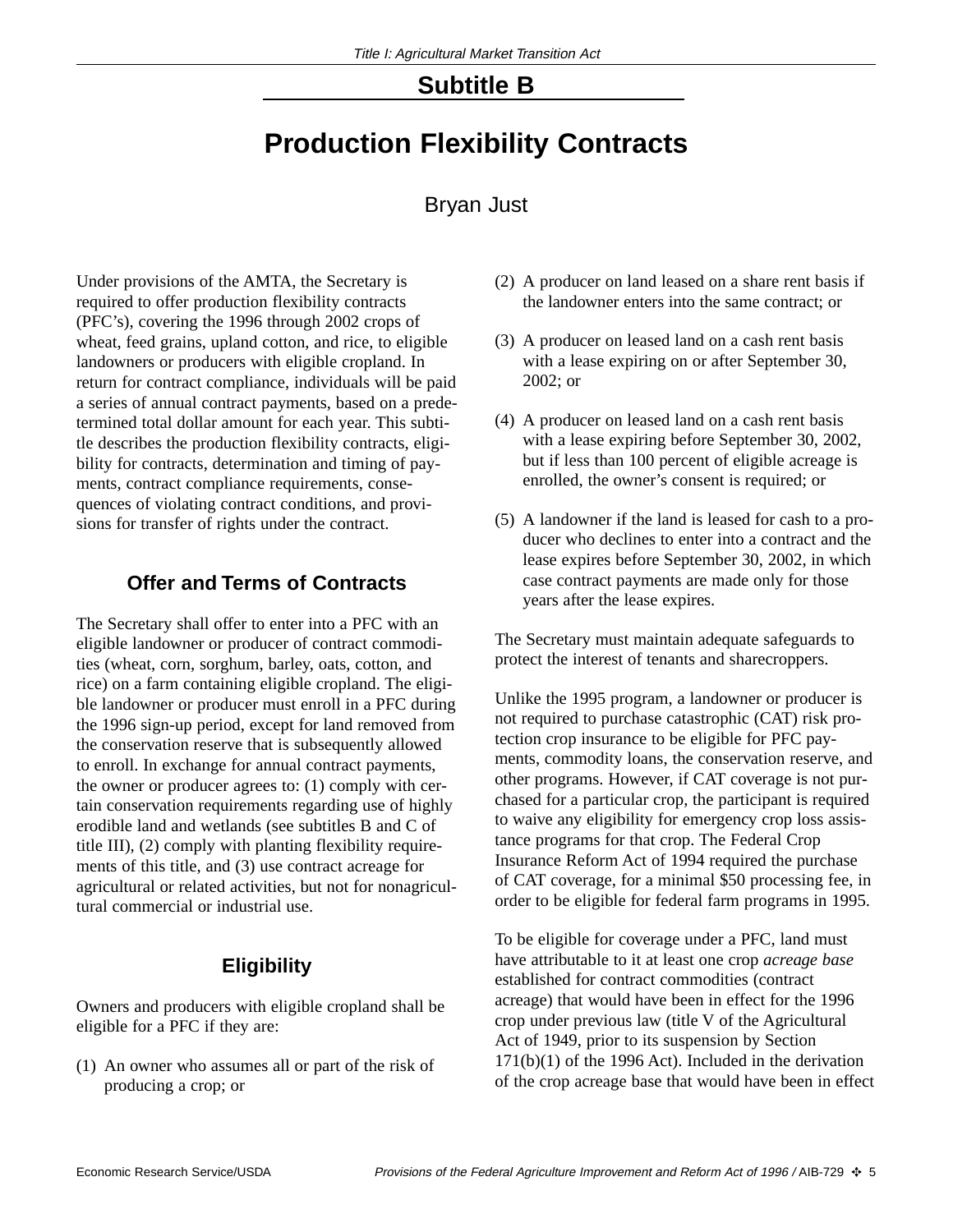for 1996 is land that participated in 1991-95 programs for the contract commodities and land that did not participate but was reported to FSA (ASCS) county offices and recorded as certified planted acreage for contract commodities. The Act also stated that at least one of the following additional conditions must be met for land to be eligible:

- (1) For at least one of the 1991 through 1995 crops, at least a portion of the land was either enrolled in an acreage reduction program or was considered planted;
- (2) The land was subject to a conservation reserve contract that either expired or was voluntarily terminated on or after January 1, 1995; or
- (3) The land was released from a conservation reserve contract by the Secretary during the period from January 1, 1995, to August 1, 1996.

## **Contract Timing, Duration, and Ending Date**

The Secretary must enter into PFC's during the period beginning 45 days after enactment of the 1996 Act and ending no later than August 1, 1996, with the exception of subsequently expiring conservation reserve contracts. The sign-up period was subsequently set by the Secretary as May 20, 1996, through August 1, 1996. The contract period begins with the 1996 crop and ends with the 2002 crop, unless terminated earlier by the owner or producer.

## **Conservation Reserve Program (CRP) Exception**

An exception to the August 1, 1996, deadline is made for acreage covered by a CRP contract expiring after August 1, 1996. At the beginning of each fiscal year, an eligible owner or producer may enter into or expand a PFC with eligible acreage previously covered by a conservation reserve contract. Only expiring CRP acreage with a crop acreage base history is eligible. Regardless of when the contract is expanded or entered into, it extends only through the 2002 crop. Conservation reserve acreage entering into a PFC after August 1, 1996, will receive contract payments applicable to the annual payment rate for the commodity. During the fiscal year in which the CRP contract expires, the owner or producer may choose to receive either the contract payment or a prorated CRP rental payment, but not both.

#### **Contract Payments**

#### **Total Contract Payments**

The 1996 Act specifies the maximum amount of money that can be made available for contract payments and the allocation to each contract commodity. Starting with \$5.570 billion in fiscal year 1996, the total amount decreases slightly for fiscal year 1997, increases to \$5.800 billion in fiscal year 1998, and then declines gradually to \$4.008 billion by fiscal year 2002. Contract commodities include wheat, corn, sorghum, barley, oats, upland cotton, and rice. The amount of money available for annual contract payments and allocation to each commodity are found in table 1.

|                           | Table 1—Total amount of contract payments, by fiscal year, and allocation to commodities for |  |
|---------------------------|----------------------------------------------------------------------------------------------|--|
| crop years $1996 - 20021$ |                                                                                              |  |

|                | Total<br>amount<br>0f<br>payments | Commodity and allocation percent |                 |                                                       |                         |                |                   |                             |
|----------------|-----------------------------------|----------------------------------|-----------------|-------------------------------------------------------|-------------------------|----------------|-------------------|-----------------------------|
| Fiscal<br>year |                                   | Wheat<br>(26.26)                 | Corn<br>(46.22) | Sorghum<br>(5.11)                                     | <b>Barley</b><br>(2.16) | Oats<br>(0.15) | Cotton<br>(11.63) | Rice <sup>2</sup><br>(8.47) |
|                |                                   |                                  |                 | Billion dollars (annual payment amount per commodity) |                         |                |                   |                             |
| 1996           | 5.5700                            | 1.4627                           | 2.5745          | 0.2846                                                | 0.1203                  | 0.0084         | 0.6478            | 0.4718                      |
| 1997           | 5.3850                            | 1.4141                           | 2.4889          | 0.2752                                                | 0.1163                  | 0.0081         | 0.6263            | 0.4561                      |
| 1998           | 5.8000                            | 1.5231                           | 2.6808          | 0.2964                                                | 0.1253                  | 0.0087         | 0.6745            | 0.4913                      |
| 1999           | 5.6030                            | 1.4713                           | 2.5897          | 0.2863                                                | 0.1210                  | 0.0084         | 0.6516            | 0.4746                      |
| 2000           | 5.1300                            | 1.3471                           | 2.3711          | 0.2621                                                | 0.1108                  | 0.0077         | 0.5966            | 0.4345                      |
| 2001           | 4.1300                            | 1.0845                           | 1.9089          | 0.2110                                                | 0.0892                  | 0.0062         | 0.4803            | 0.3498                      |
| 2002           | 4.0080                            | 1.0525                           | 1.8525          | 0.2048                                                | 0.0866                  | 0.0060         | 0.4661            | 0.3395                      |
| Total          | 35.6260                           | 9.3553                           | 16.4664         | 1.8204                                                | 0.7695                  | 0.0535         | 4.1432            | 3.0176                      |

<sup>1</sup>Annual dollar amount shall be adjusted for refunds, payment limits, and contract terminations.

<sup>2</sup>Rice shall receive an additional allocation of \$8,500,000 per fiscal year from 1997 to 2002.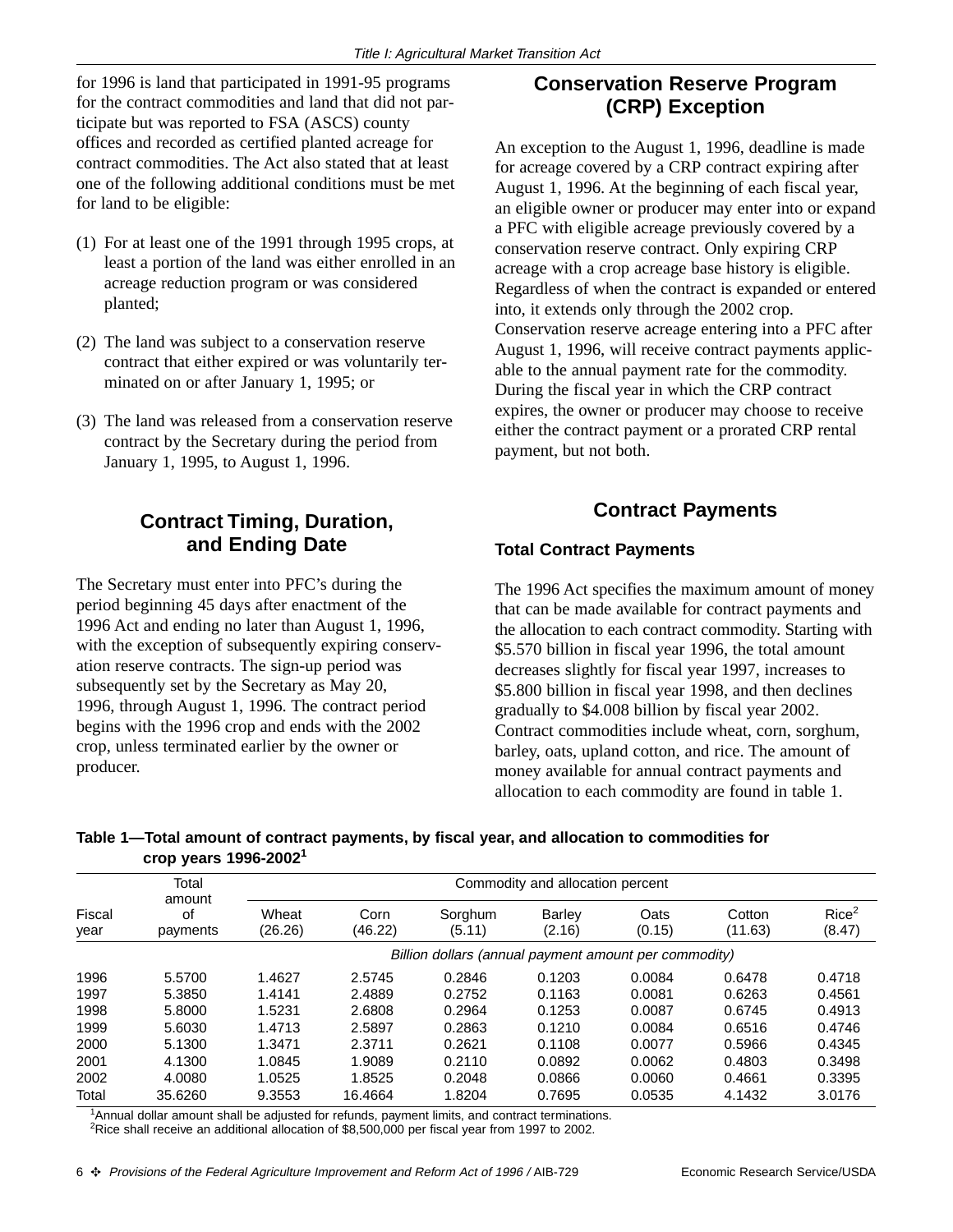#### **Summary of Payment Calculation**

#### *For each commodity at the farm level—*

The annual contract payment is the product of the contract payment quantity and the national annual payment rate (same rate for all farms).

The contract payment quantity is the product of 85 percent of the contract acreage and the farm program payment yield. The contract acreage for the commodity on the farm is the crop acreage base that would have been in effect for the 1996 crop under title V of the Agricultural Act of 1949 if it had not been suspended. The farm program payment yield is the payment yield established on the farm for the 1995 crop of a contract commodity.

#### *For each commodity at the national level—*

**Annual payment rate—**The annual payment rate for each commodity is equal to the total amount made available for the year, divided by the annual payment quantity. The total amount made available for the year for each commodity is listed in table 1. The annual payment quantity is the sum of all contract payment quantities for all farms in that year.

#### **Adjustments to Total Amount Made Available for Payments**

The Secretary shall adjust the fiscal year totals for each commodity by: adding an amount equal to the sum of all deficiency payments from prior crops required to be refunded to the CCC, adding an amount equal to withheld contract payments from the preceding fiscal year resulting from contract violations, subtracting an amount, if necessary, to recover refunds for unearned 1994 or 1995 crop deficiency payments, and subtracting an amount equal to foregone contract payments as a result of the application of the 1996 Act's payment limitation provision. In addition, the amount available for rice shall be increased by \$8.5 million each year for fiscal years 1997 to 2002.

#### **Payment Timing**

Annual contract payments shall be made no later than September 30 of each fiscal year from 1996 through 2002. An advance payment equal to half of the annual payment may be received on either December 15 or January 15 of the fiscal year, at the option of each owner or producer. For fiscal year 1996, an owner or producer may request that half of the contract payment be paid within 30 days of entering into, and approval of the contract. At the time of entering into a contract, the Secretary shall provide an estimate of minimum contract payments to be made for at least the first year of contract payments.

#### **Reduction in Payment Amount**

A reduction in the contract payment shall be made if the owner or producer entering into a PFC owes a deficiency payment refund that has not been paid at the date of contract payment determination (date of entering contract). The Secretary is required to collect the repayment, or any claim based on the required repayment, as soon as the contract payment is determined.

#### **Assignment of Contract Payments**

Owners and producers may assign contract payments to others, subject to rules issued by the Secretary. The owner or producer making the assignment, or the assignee, shall provide the Secretary with notice, in such manner as the Secretary may require.

#### **Sharing of Contract Payments**

The Secretary must ensure that contract payments are shared among producers and owners subject to the contract on a fair and equitable basis, as determined by the Secretary.

#### **Payment Limitations**

The maximum amount of PFC payments a "person" (as defined for payment limitation purposes) may receive in a fiscal year is \$40,000, down from the limit of \$50,000 per crop year under previous provisions. A "person's" limit on payments from marketing loan gains or loan deficiency payments continues to be \$75,000 per crop year.

The three-entity rule continues under the 1996 Act with a producer being able to receive, directly and indirectly, up to \$80,000 per fiscal year in total con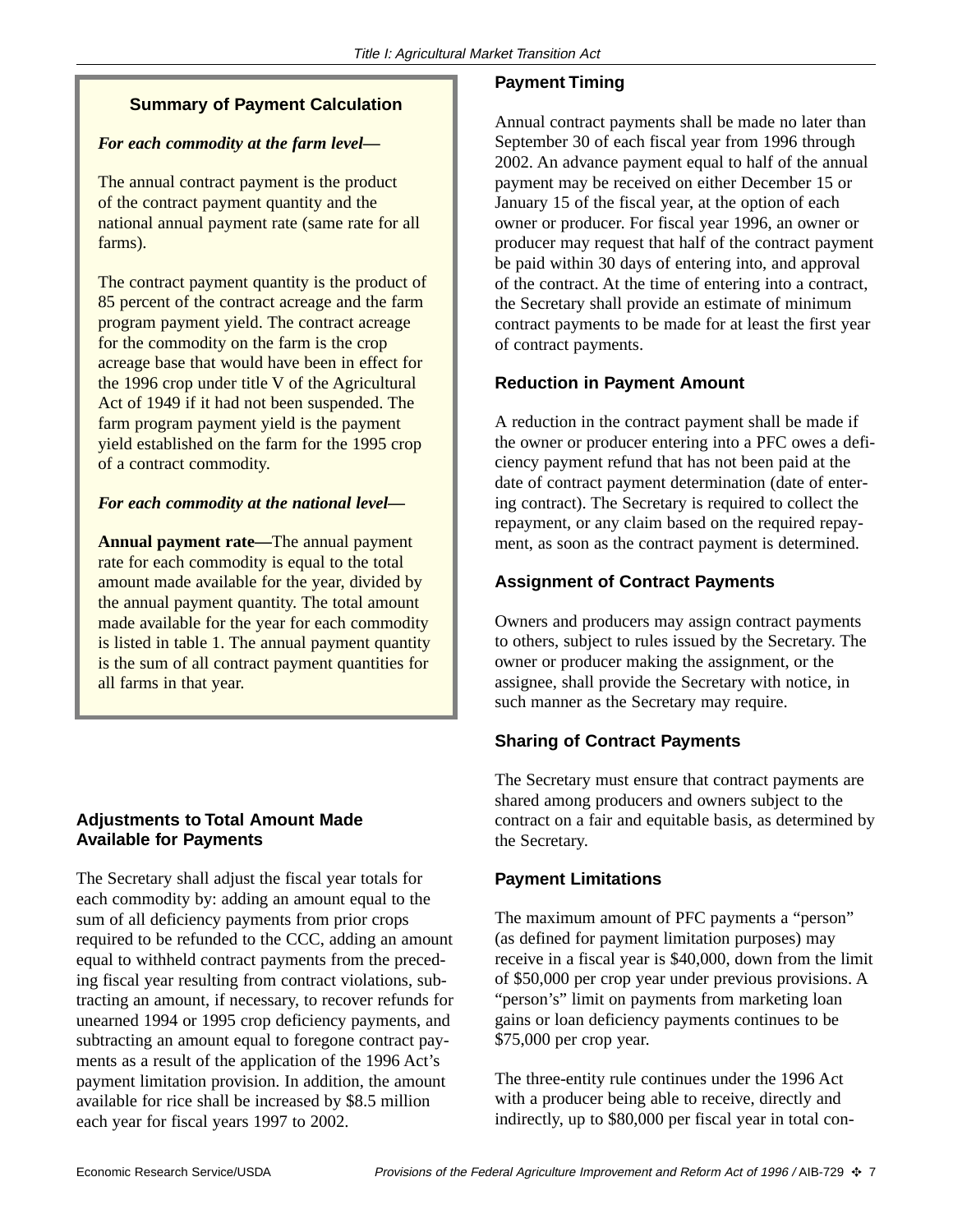tract payments—\$40,000 directly and up to \$20,000 indirectly from each of two additional entities that each receive payments directly as a separate entity. This represents a change from the previous limit of \$100,000 (\$50,000 directly and up to \$25,000 indirectly on each of two additional entities). Annual crop year limits on marketing loan provisions are continued at \$75,000 directly and \$37,500 indirectly from each of two additional entities. Payments received directly by a "person" are sent directly to that "person" by the Government. Payments are received indirectly when a "person" receives a share of payments that were sent directly to another "person" by the Government.

#### **Exclusion of Certain Amounts From Contract Payments**

For payment limitation purposes, a certain portion of a "person's" annual contract payment amount is not to be counted as part of the "contract payment" subject to the \$40,000 payment limitation in section 115 of title I. This excluded portion of actual payments to a "person" is, however, subject to a separate \$50,000 per person payment limitation specified in section 113, subsection (e). The excluded portion of payments of a person is the person's prorata share of the total amount made available for payments in a given year that was due to the additional amounts made available through adjustments for refunds and repayments in section 113, subsection (c) (related to repayment of advance payments or refunds required because of PFC violations).

## **Contract Violation**

If an owner or producer subject to a PFC violates any one of the eligibility requirements (conservation, wetland, planting flexibility, or land use), the Secretary shall terminate the contract on each farm in which the owner or producer has an interest. Contract termination results in the owner or producer forfeiting all future contract payments and refunding any payments, plus interest, received during the period of violation. The Secretary may determine that a violation does not warrant contract termination. In this case, the Secretary, may require a refund of payments, plus interest, received during the violation period or reduce all future contract payments based on the severity of the violation.

The Secretary may forgive any required repayments by an owner or producer subject to a PFC if the contract

acreage is foreclosed upon. If the owner or producer resumes operation or control of the contract acreage, contract provisions in effect on the date of foreclosure shall apply.

#### **Transfer of Contract Acreage**

If an owner or producer transfers acreage subject to a PFC, the contract is terminated with respect to such acreage, unless the new owner or producer agrees with the Secretary to assume all obligations of the PFC. At the request of the new owner or producer, the Secretary may modify the PFC if the modifications are consistent with the objectives of the PFC. If an owner or producer dies, becomes incompetent, or otherwise cannot receive a contract payment, the Secretary shall make payments according to prescribed regulations.

## **Planting Flexibility**

Acreage reduction programs are not in effect. Contract acreage does not have to be planted to a contract commodity or any commodity for the owner or producer to receive contract payments, but the contract acreage may not be used for nonagricultural commercial or industrial purposes. Any crop or commodity may be planted on PFC acreage except fruits and vegetables. Haying and grazing of any crop on contract acreage is permitted at anytime. Contract commodities may be planted and harvested on noncontract acreage on a farm.

Fruit and vegetable production is not allowed on contract acreage unless: the farm is in a region with a history of double cropping with fruits or vegetables; the farm is not in a double-crop region, but it has a history of planting fruits and vegetables on contract acreage (in this case, the contract payment will be reduced by each acre planted to fruits and vegetables on contract acreage); or a producer, as determined by the Secretary, has a history of planting a specific fruit or vegetable (however, plantings cannot exceed the average annual plantings from 1991 through 1995, excluding any year in which no plantings were made, and the contract payment will be reduced by each acre planted to the fruit or vegetable). Lentils, mung beans, and dry peas are not included in the list of fruits and vegetables and may be planted for harvest without limitation on contract acreage.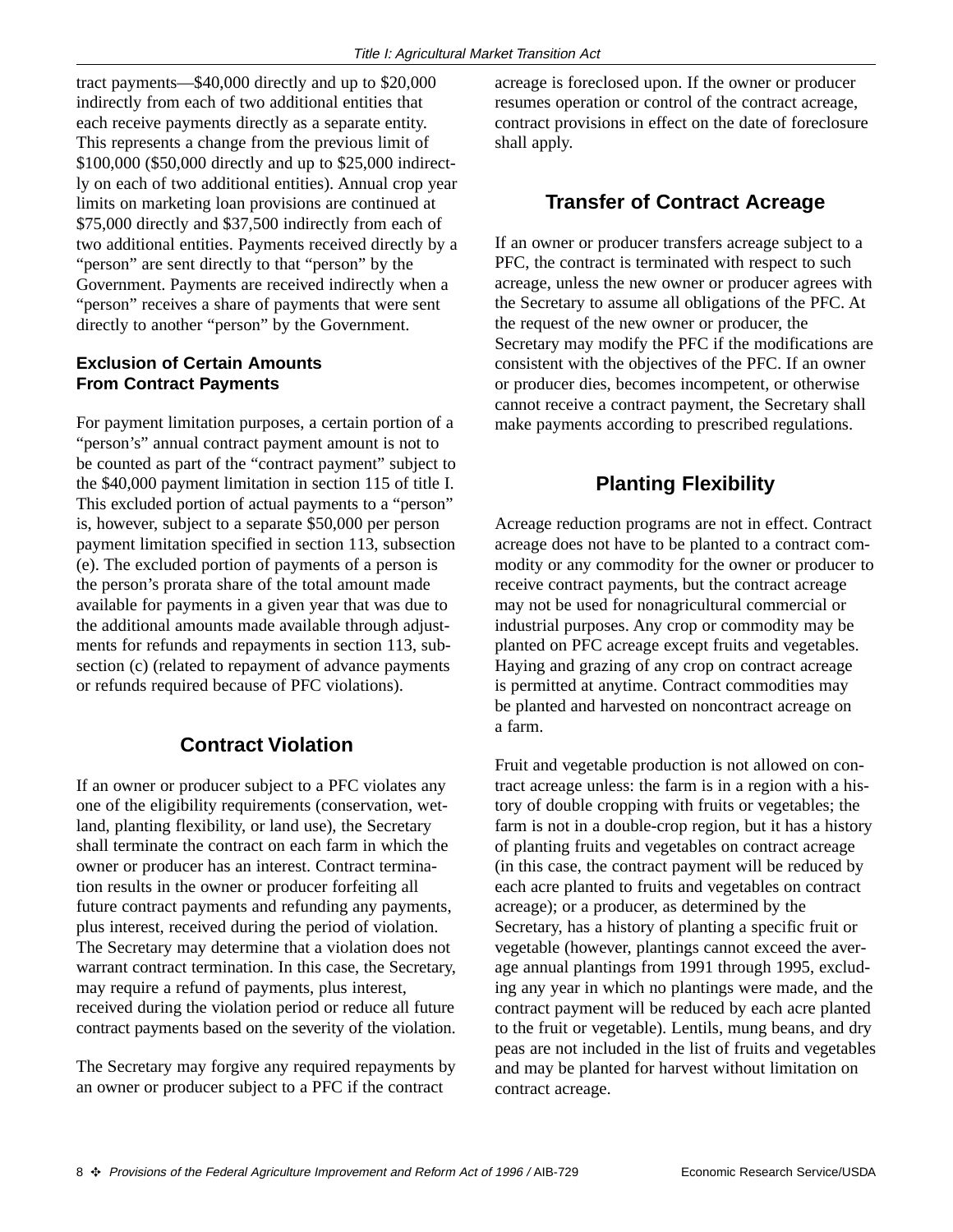## **Subtitle C**

## **Nonrecourse Marketing Assistance Loans and Loan Deficiency Payments**

## Bryan Just and Leslie Meyer

In general, the 1996 Act continues provisions for nonrecourse commodity loans and marketing loans. Loan rates continue to be based on moving averages of recent past market prices (except in the case of rice), but maximum loan rates are also established equal to 1995 loan rates. Interest on these loans are increased by 1 percentage point by provisions in subtitle E of this title. The Secretary must allow producers the option of repaying loans at levels below the original loan rate to reduce the likelihood that commodities pledged as collateral for a loan will be forfeited in satisfaction of the loan.

## **Commodity Loans**

Nonrecourse marketing assistance loans are mandated for the 1996-2002 crops of wheat, corn, barley, grain sorghum, oats, upland cotton, extra-long staple cotton, rice, soybeans, sunflower seed, canola, rapeseed, safflower, mustard seed, and flaxseed. The loan provisions are little changed from previous farm law.

The loan provisions enable producers of eligible commodities to obtain a loan from the Commodity Credit Corporation (CCC) using the current year's production as collateral. The value of the loan is the product of the announced loan rate and the quantity placed under loan. As in the past, these loans are nonrecourse loans, meaning the CCC has no recourse but to accept the collateral as full payment of the loan. This provides the producer with a guaranteed minimum price equal to the commodity loan rate for crops pledged as collateral for the loan. Producers are responsible for maintaining the quality of the commodity during the term of the loan.

Commodity loan rates are based on a moving average of past market prices and are calculated as 85 percent of the simple average of market prices for the preceding 5-year period, excluding the years with the highest and the lowest market price. An exception is made for the rice loan rate, which is fixed at \$6.50 per hundredweight (cwt) through the year 2002.

Producers must comply with conservation and wetland requirements to receive a loan. All production covered by a PFC is eligible for the loan program. All extralong staple (ELS) cotton and oilseed production is eligible for the loan program, but ELS cotton is not eligible for marketing loan gains or loan deficiency payments.

#### **Wheat and Feed Grains**

Loan rates for wheat and corn must not be less than 85 percent of the average price received by producers for the preceding 5-year period, excluding the years with the highest and the lowest market price—except as specified below for various stock-to-use ratios. But the loan rate also cannot exceed \$2.58 per bushel for wheat or \$1.89 per bushel for corn (the 1995 loan levels). The loan rate for other feed grains shall be established at a level determined fair and reasonable by the Secretary in relation to the corn loan rate. In this determination, the feeding value of the commodity in relation to corn must be considered. Rye is no longer eligible for loans under the 1996 Act. The Secretary may lower the minimum loan rate based on the ratio of ending stocks to total use as follows:

| If stocks-to-use<br>ratio is: | The loan rate may be<br>reduced by: |  |  |  |
|-------------------------------|-------------------------------------|--|--|--|
| For wheat:                    |                                     |  |  |  |
| Equal to or greater           |                                     |  |  |  |
| than 30 percent               | Up to 10 percent                    |  |  |  |
| 15 to 30 percent              | Up to 5 percent                     |  |  |  |
| Less than 15 percent          | No adjustment                       |  |  |  |
| For corn:                     |                                     |  |  |  |
| Equal to or greater than 25   | Up to $10$ percent                  |  |  |  |
| 12.5 to 25 percent            | Up to 5 percent                     |  |  |  |
| Less than 12.5 percent        | No adjustment                       |  |  |  |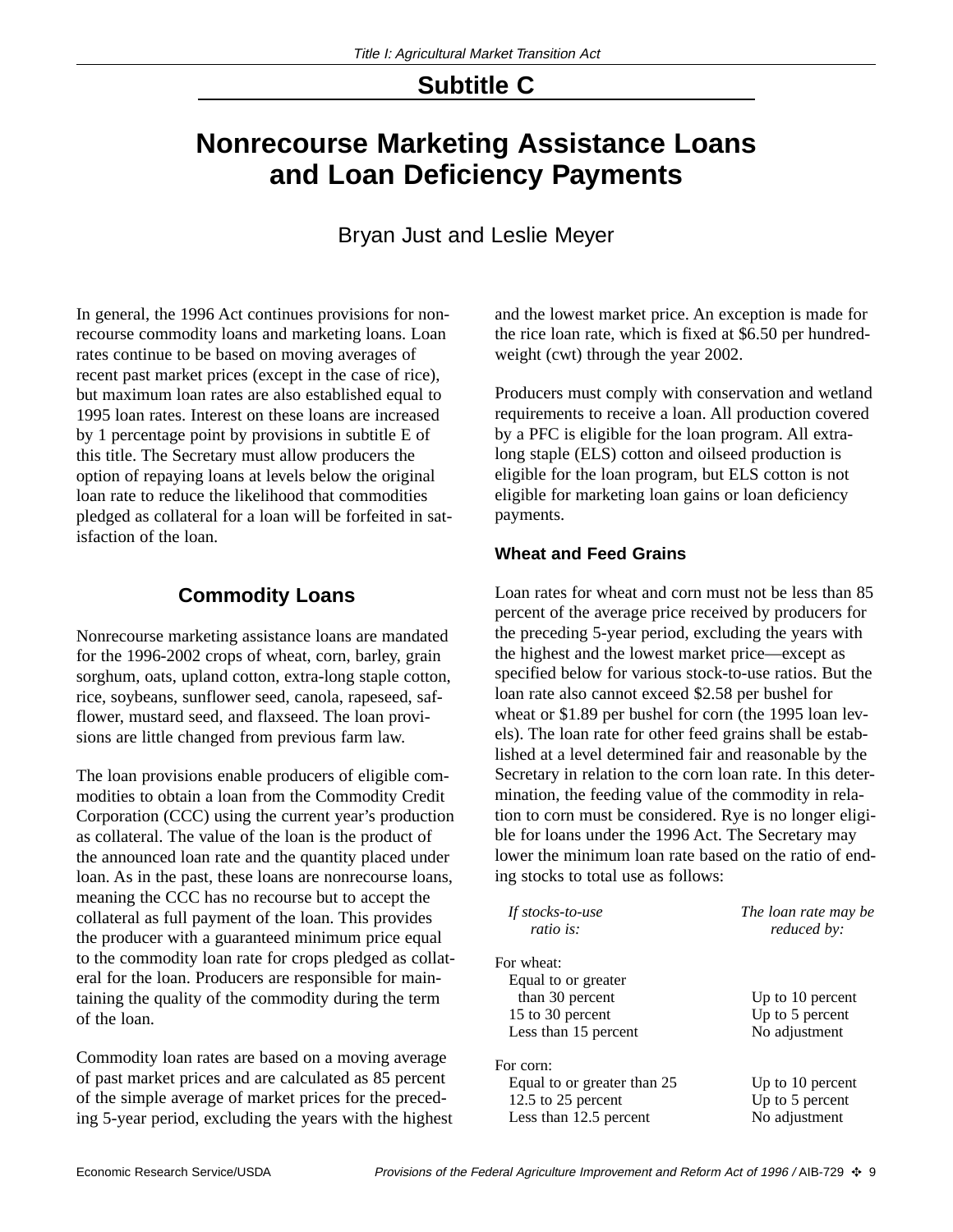#### **Upland Cotton**

The minimum loan rate for upland cotton continues to be 50 cents per pound, and a new provision sets an upper limit at the 1995 loan rate level of 51.92 cents, for crop years 1996 through 2002. Within this range, the loan rate cannot be less than the smaller of:

- 85 percent of the 5-year average of prices, excluding the years with the highest and lowest prices, using the weighted average U.S. spot prices in designated markets for base quality cotton for the 5-year period ending July 31 of the year preceding the year in which the crop was planted, or
- 90 percent of the average price for the five lowest priced growths quoted for Northern Europe delivery during a 15-week period beginning July 1 of the year preceding the year in which the crop was planted, adjusted downward by the average difference between the Northern European price and the U.S. spot price for base quality cotton for the period April 15 through October 15.

These marketing assistance loan rate calculations are the same as in effect under the previous law. An announcement date for the upland cotton price support rate is no longer specified. Previously, the rate was announced by the November 1 preceding the start of the marketing year for which the loan was effective.

#### **ELS Cotton**

The loan rate for ELS cotton shall not be less than 85 percent of the average price received by producers for the preceding 5-year period ending July 31 of the year preceding the year in which the crop was planted, excluding the years with the highest and lowest market price. A new provision sets a maximum loan rate equal to the 1995 loan rate of 79.65 cents per pound. An announcement date for the ELS cotton price support rate is no longer specified. Previously, the rate was announced by the December 1 preceding the beginning of the marketing year for which the loan was effective.

#### **Rice**

The loan rate for rice for the 1996-2002 crop years is the 1995 level of \$6.50 per cwt.

#### **Soybeans**

The loan rate for soybeans shall not be less than \$4.92 per bushel or more than \$5.26 per bushel. Within this range, the loan rate cannot be less than 85 percent of the average price received by producers for the preceding 5-year period, excluding the years with the highest and the lowest market price.

#### **Minor Oilseeds**

The loan rate for sunflower seed, canola, rapeseed, safflower, mustard seed, and flaxseed must not be set at less than \$0.087 per pound or more than \$0.093 per pound. Within this range, the loan rate is not to be set at less than 85 percent of the average price received by sunflowerseed producers for the preceding 5-year period, excluding the years with the highest and the lowest market price. The loan rate for other oilseeds shall be established by the Secretary at a level that is fair and reasonable in relation to the loan rate for soybeans. On a per pound basis, the loan rate for oilseeds, except cottonseed, must not be lower than the loan rate for soybeans.

### **Term of Loans**

Marketing assistance loans for each commodity (except ELS and upland cotton) have a term of 9 months beginning on the first day of the first month after the month in which the loan is made. Marketing assistance loans for ELS and upland cotton have a term of 10 months beginning on the first day of the month in which the loan is made. The Secretary may not extend the length of any loan for any commodity (except for sugar and for dairy, as explained in subtitle D).

## **Loan Repayment Rate**

The loan repayment rate is the amount the producer must pay to settle a CCC loan and redeem the commodity used as collateral.

#### **Wheat, Feed Grains, and Oilseeds**

The loan repayment rate for wheat, feed grains, and oil-seeds will be the lower of (1) the established loan rate, plus interest, or (2) a repayment rate set by the Secretary that will: minimize potential loan forfeitures; minimize the accumulation of stocks of the commodity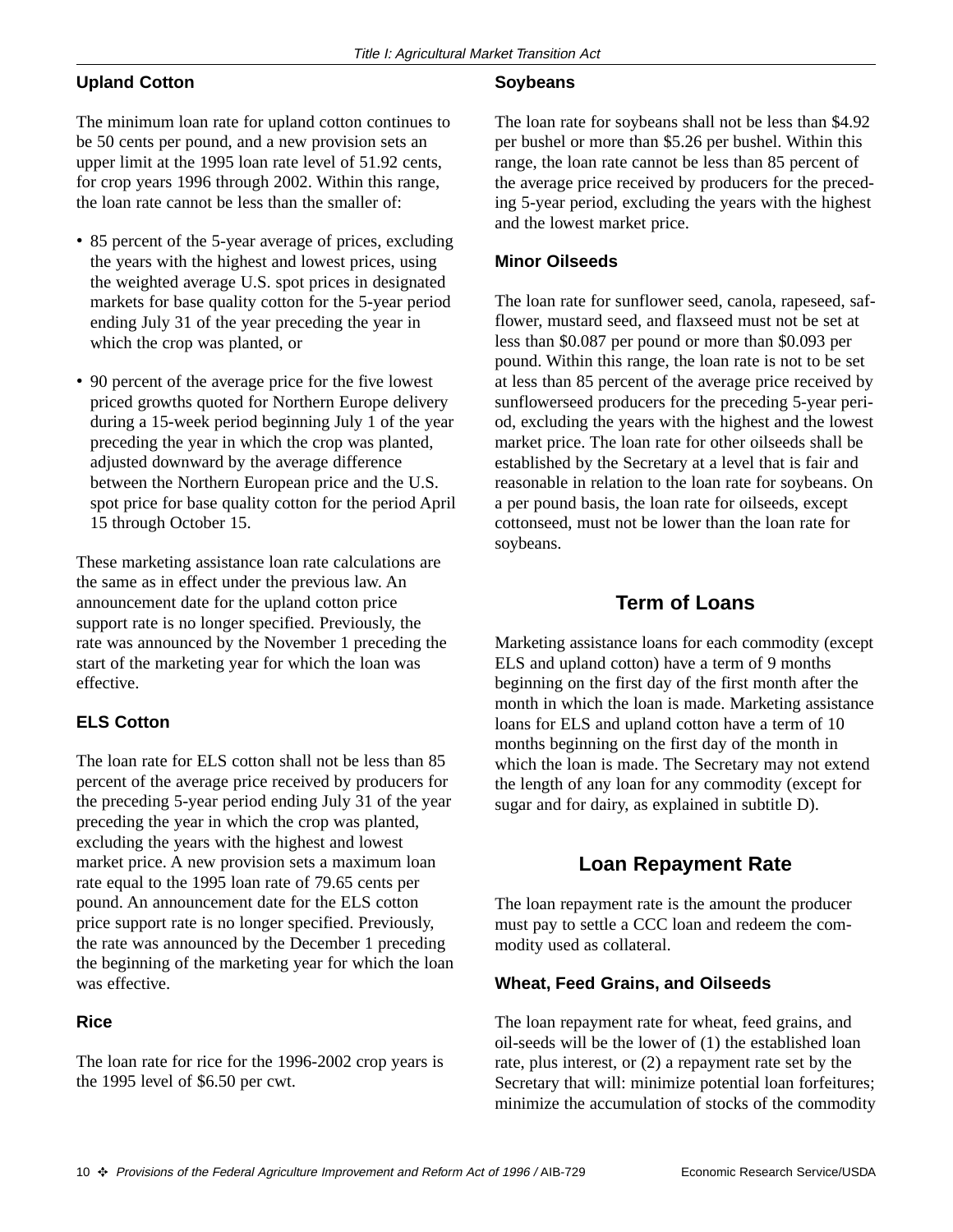by the Federal Government; minimize the cost incurred by the Federal Government in storing the commodity; and allow the commodity produced in the United States to be marketed freely and competitively, both domestically and internationally.

#### **Rice**

Loan repayment rates for rice must be the lower of (1) the established loan rate plus interest, or (2) the prevailing world market price. The prevailing world market price and mechanism for announcing the prevailing world market price are to be determined by the Secretary. The prevailing world market price must be calculated with a formula, taking into account the location and quality of U.S. production, and the results announced periodically.

#### **Upland Cotton**

Upland cotton producers may repay marketing assistance loans at the lesser of:

- The established loan rate for upland cotton, plus interest, or
- The prevailing world market price for upland cotton, adjusted to U.S. quality and location (the "adjusted world price" (AWP)).

The Secretary must continue to announce the formula used to determine the AWP for upland cotton and a mechanism for periodic announcement of this price. In addition, further adjustments are to be made to the AWP to make U.S. cotton more competitive if the AWP is less than 115 percent of the current crop year loan rate, and the average U.S.-Northern Europe price quotation exceeds the average Northern Europe price quotation.

The U.S.-Northern Europe price quotation in the above comparison is the weekly (Friday through Thursday) average price quotation for the lowest priced U.S. growth, as quoted for Middling (M) 1-3/32-inch cotton, delivered c.i.f. (cost, insurance, freight) Northern Europe. The Northern Europe price is the weekly average of world price quotes for the five lowest priced growths of upland (M 1-3/32 inch) cotton, delivered c.i.f., Northern Europe (as defined in section 134 of the 1996 Act).

The AWP can also be adjusted on the basis of the U.S. share of world exports, the current level of cotton export sales and shipments, or other relevant data as

determined by the Secretary. These adjustments cannot exceed the difference between the above U.S.-Northern Europe price and the Northern Europe price.

#### **ELS Cotton**

Repayment rates for ELS cotton are equal to the established loan rate, plus interest.

## **Loan Deficiency Payments**

Except in the case of ELS cotton, the Secretary may make loan deficiency payments available to producers of loan commodities who, although eligible to obtain a marketing assistance loan, agree to forgo obtaining the loan for the commodity in return for a loan deficiency payment. These payments are computed by multiplying the loan payment rate for the loan commodity by the quantity of the loan commodity that the producer is eligible to pledge as collateral for a loan.

The loan payment rate is the amount by which the loan rate established for the loan commodity exceeds the rate at which a loan for the commodity may be repaid.

## **Special Marketing Loan Provisions for Upland Cotton**

Four special provisions for upland cotton continue under the 1996 Act: a discretionary authority to reduce the AWP under certain circumstances, a user marketing certificate program, a special import quota, and a limited global import quota.

Under the user marketing certificate program, the Secretary must issue marketing certificates or cash payments to domestic users of upland cotton for documented purchases and to exporters of upland cotton for documented sales made in a week following a consecutive 4-week period in which:

- The U.S.-Northern Europe price quotation exceeds the Northern Europe price quotation by more than 1.25 cents per pound, and
- The AWP does not exceed 130 percent of the loan rate.

The value of the certificate or payment (known as a step two payment) is equal to the difference (reduced by 1.25 cents per pound) between the U.S.-Northern Europe price and the Northern Europe price during the fourth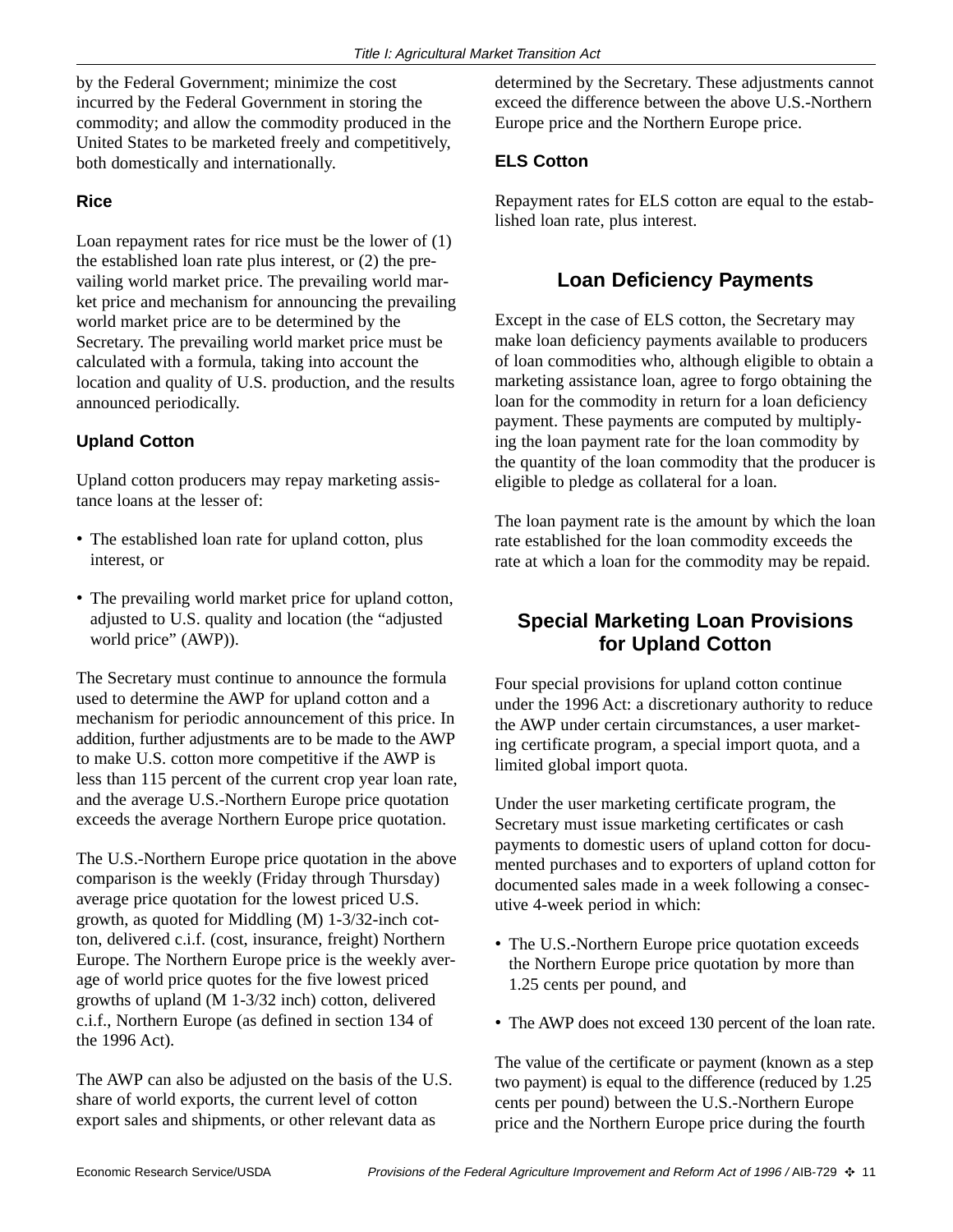week of the consecutive 4-week period multiplied by the quantity of documented purchases or sales. However, these certificates or payments are not issued when the special import quota is in effect. In addition, total expenditures for the user marketing certificate program are limited under the 1996 Act and cannot exceed \$701 million during fiscal years 1996 through 2002.

The President shall authorize a special import quota for upland cotton if for any consecutive 10-week period, the weekly average price quotation for the U.S.-Northern Europe price (adjusted for any certificate value) exceeds the Northern Europe price by more than 1.25 cents per pound. The quota will equal 1 week's domestic mill consumption of upland cotton at the seasonally adjusted average rate for the most recent 3 months for which data are available. This quota will apply to upland cotton purchased within 90 days after the quota announcement and entered into the United States no later than 180 days after such date. Quota periods can overlap, however, a special import quota cannot be established if a limited global import quota is in effect.

The President shall authorize a limited global import quota for upland cotton whenever the average monthly price of the base quality of upland cotton in the designated spot markets exceeds 130 percent of the average price of such quality of cotton in these markets for the preceding 36 months. The quota will equal 21 days of domestic mill consumption of upland cotton at the seasonally adjusted average rate of the most recent 3 months for which data are available.

If the limited global import quota has been established during the preceding 12 months, the quota quantity will be the smaller of either 21 days of domestic mill consumption or the quantity required to increase supply to 130 percent of demand. Supply equals the carryover from the previous year, plus current production, plus the current marketing year's imports. Demand equals the average seasonally adjusted annual rate of domestic mill consumption in the most recent 3 months, plus the larger of either the average exports during the preceding 6 marketing years or the cumulative exports of upland cotton plus outstanding export sales for the marketing year in which the quota is established. Cotton must enter into the United States within 90 days after the quota announcement. This quota cannot overlap an existing quota period or the special import quota described above.

Both the special import quota and the limited global import quota shall be considered "in quota" quantities for purposes of various trade agreements, so these imports are not subject to over-quota tariffs.

## **Recourse Loans for High-Moisture Feed Grains and Seed Cotton**

Recourse loans are available for the 1996-2002 crops of high-moisture corn and grain sorghum to producers on a farm containing eligible cropland covered by a PFC. High moisture means corn or grain sorghum having a moisture content in excess of CCC standards for marketing assistance loans. For recourse loan eligibility, producers must: normally harvest all or a portion of their feed grains crop in a high-moisture state, present certified scale tickets or present field or physical measurements of the crop, certify feed grains ownership at time of delivery, and comply with deadlines set by the Secretary.

Certified scale tickets can be from an inspected certified commercial scale, including a licensed warehouse, feedlot, feed mill, distillery, or other similar entity approved by the Secretary. Field or physical measurement of the standing or stored crop is permitted in regions of the United States, as determined by the Secretary, that do not have certified commercial scales for obtaining certified scale tickets within reasonable proximity of harvest operations.

Owners of feed grains must certify that the quantity to be placed under loan was in fact harvested on the farm and delivered to a feedlot, feed mill, or commercial or on-farm high-moisture storage facility, or to a facility maintained by the users of corn and grain sorghum in a high-moisture state.

The Secretary must also make available recourse seed cotton loans to upland and ELS producers. The repayment rates for these loans are the established loan rates plus interest.

## **Release of Cotton Crop Reports (Section 870 of the 1996 Act)**

Existing legislation that specified the release of monthly cotton crop reports at 3:00 p.m. EST was repealed by title VIII of the 1996 Act (subsection (c), section 870). This will allow all crop reports to be released simultaneously at 8:30 a.m. EST before the U.S. commodity markets open for business.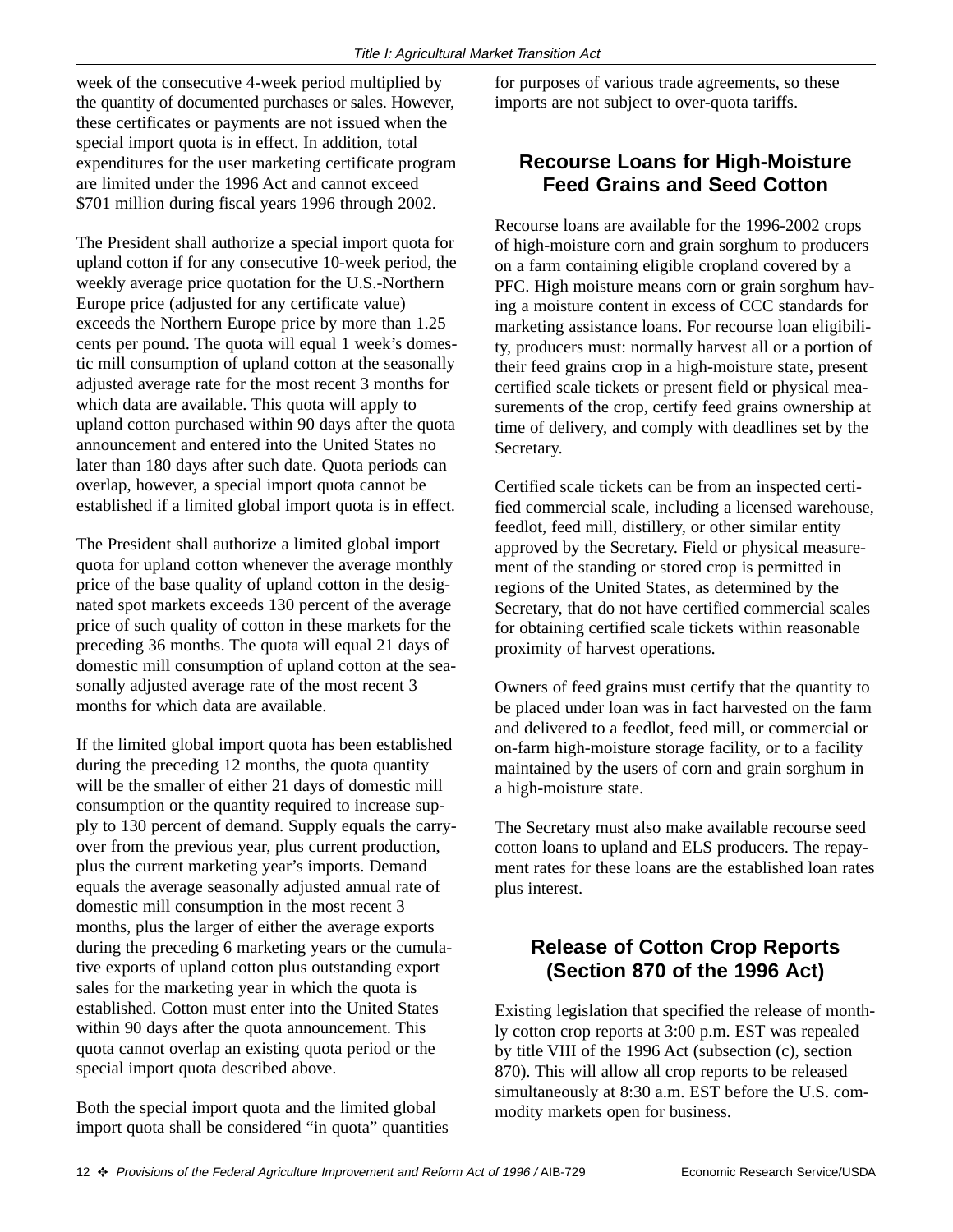## **Subtitle D**

## **Other Commodities**

#### **Chapter 1—Dairy**

### Richard Stillman

The 1996 Act presents a departure from past dairy policies. The previous method of supporting milk price through government purchases is extended for 3 years, at reduced support levels, and then eliminated. Starting in the year 2000 is a recourse loan program aimed at providing seasonal price stabilization, rather than price support. The provision for a minimum support level for milk of \$10.10/hundredweight (cwt) is immediately repealed, along with provisions for assessments and for increasing and decreasing support levels over time based on the estimated level of government purchases. The farm bill has no effect on current provisions for import restrictions on dairy products allowed under the Uruguay Round of the General Agreement on Tariffs and Trade (GATT) provisions that insulate the domestic market from foreign competition.

The farm bill for the first time requires a major restructuring of Federal Milk Marketing Orders (FMMO), a regional system of pricing established pursuant to the Agricultural Marketing Act of the 1937.

## **The Milk Price Support Program**

The 1996 Act states that the Secretary shall support the price of milk through the purchase of cheese, butter, and nonfat dry milk at the following rates per cwt for milk containing 3.67 percent butterfat:

| Calendar<br>year | Dollars/cwt    |
|------------------|----------------|
| 1996             | 10.35          |
| 1997             | 10.20          |
| 1998             | 10.05          |
| 1999             | 9.90           |
| 2000 and beyond  | Not applicable |

There are no provisions in the 1996 Act to adjust these support levels over time. And there are no provisions at all for government purchases to support milk prices after 1999. The prior program, as extended by the 1990 Act, required support prices to be increased or decreased if the estimated level of government purchases of dairy products ("total solids basis") reached certain trigger levels.

#### **Assessments**

Assessments are eliminated under the 1996 Act (related refunds for 1995 and 1996 will be made). The 1990 Act and the 1993 Omnibus Budget Reconciliation Act mandated milk marketing assessments to help pay the cost of the price support program. The budget reconciliation assessment for 1996 had been established at 10 cents per cwt. Producers who did not increase milk marketings over the previous-year level would receive a refund of the assessment, and an additional assessment would be imposed by the CCC to recapture the cost of these refunds.

#### **Butter and Nonfat Dry Milk and Cheese Provisions**

The 1996 Act gives the Secretary flexibility to set butter and nonfat dry milk support prices at levels that will minimize the level of expenditures by the CCC and achieve other appropriate objectives. The purchase prices for these products are set such that a weighted average of these product prices (based on the yield from 100 pounds of milk), less processing costs ("make allowance") will equal the milk support price. The previous law was more restrictive than the 1996 Act about the support levels for dairy products. The purchase price of butter, under the prior law, could be no higher than \$0.65 per pound and the purchase price of nonfat dry milk could be no lower than \$1.034 per pound.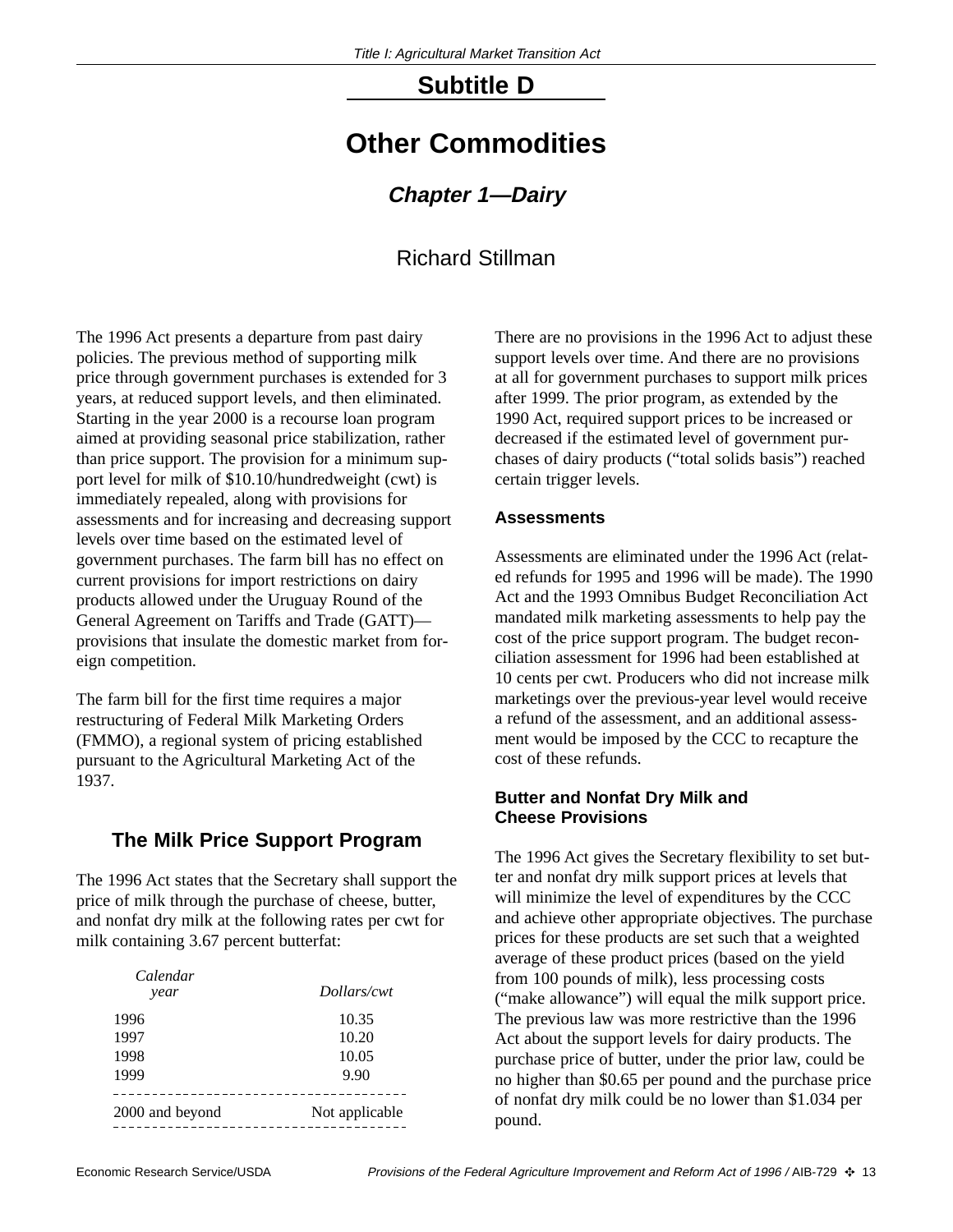## **Recourse Loan Program for Commercial Processors of Dairy Products**

Recourse loans will be available to commercial processors of dairy products, beginning January 1, 2000, to promote within-year price stability. The 1996 Act states that the Secretary shall make recourse loans available to commercial processors to assist them in the management of inventories through temporary storage of eligible dairy products. Funds and authorities of the Commodity Credit Corporation (CCC) shall be used to carry out the program. The rate of interest charged participants under this program shall not be less than the rate of interest charged the CCC by the United States Treasury.

The recourse loan rate for dairy products will be established at a milk equivalent value of \$9.90 per cwt (3.67 percent butterfat milk). The eligible products are cheddar cheese, butter, and nonfat dry milk, the same as for the price support program. The term of the loan contracts may not extend beyond the end of the fiscal year, unless the Secretary uses available discretionary power to extend the loan for a period not to exceed the end of the next fiscal year.

## **Consolidation and Reform of Federal Milk Marketing Orders**

The 1996 Act modifies the Federal Milk Marketing Order (FMMO) system that is used to set regional prices of milk used for fluid milk. FMMO's, authorized by the Agricultural Marketing Agreement Act of 1937, regulate the minimum prices paid to dairy farmers by handlers of Grade A milk in specified marketing areas. Milk is classified according to use (classified pricing). The order determines the minimum prices that handlers in the marketing area must pay for different classes of milk. Producers then receive an average (blend) price for all the milk marketed in the marketing area. Class prices in most cases are based on the average price paid for manufacturing grade milk in Minnesota and Wisconsin updated by a product price formula—the basic formula price. Predetermined FMMO class I price differentials for each order are added to the basic formula to determine the Class I price. Class I milk is used in perishable fluid products.

The 1996 Act mandates that the Agricultural Marketing Service (AMS): (1) consolidate the number

of orders from the present 33 orders to not less than 10 or more than 14 orders, (2) allow the California order to enter the FMMO system as a separate order if the producers in California choose to enter the Federal system, (3) use the informal notice and comment rulemaking process to implement the changes in the FMMO system, (4) announce the specific proposed amendments to the FMMO system within 2 years of the enactment of the Act, (5) implement final amendments to the FMMO system within 3 years of the passage of the Act, or by April 4, 1999, and (6) submit a report to Congress, through the Secretary of Agriculture, by April 1, 1997, on the progress being made in making the changes to the system, along with recommendations for further changes.

As part of the reform and consolidation of the FMMO system , the Secretary is also authorized to implement: (1) the use of utilization rates and multiple basing points for the pricing of fluid milk, and (2) the use of uniform multiple component pricing when developing a replacement for the basic formula price used for pricing milk in Federal order markets. (See glossary for definitions.)

#### **Multiple Basing Points**

Under the 1996 Act, the Secretary may establish multiple basing points to determine Class I prices in different areas. Class I differentials have varied across the country, being lower in the surplus production areas of the upper Midwest and higher in the deficit production areas of the South. Over time, other areas besides the upper Midwest have expanded production and could now be classified as surplus producing areas, which could result in "multiple basing points." The 1996 Act specifically forbids the Secretary from using, in the reform of the FMMO, the Class I differentials mandated in the 1985 Farm Bill.

#### **Rulemaking Process/Timing**

Unlike previous changes in orders, where the formal rulemaking process has been used to promulgate or amend Federal orders, informal rulemaking can now be used. This new approach provides for the issuance of a proposed rule by AMS, a period of time for the filing of comments by interested parties, and the issuance of a final rule by the Secretary. Typically, informal rules do not require a referendum, but this proceeding will require a referendum to determine producer approval of the new orders. AMS has 2 years from the date of the enactment to put forth a proposal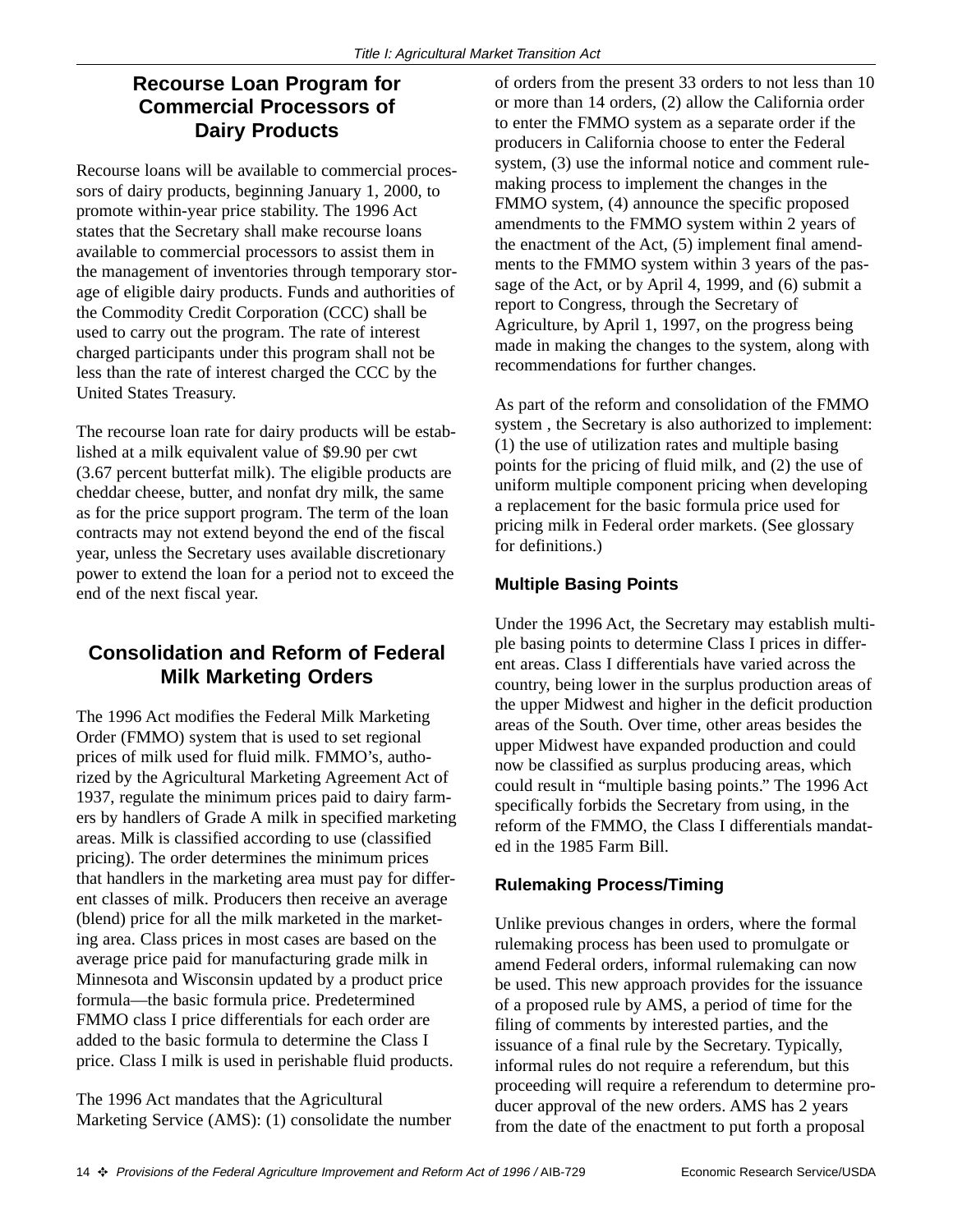and another year to implement the changes. If the changes are challenged in court and a court order stops the reform, additional time is allowed to make the changes. If the reforms are not completed in the specified period, the Secretary may not collect assessments used to pay for the order operations until the consolidation is completed.

### **Effect on Fluid Milk Standards in State of California**

The 1996 Act allows California to maintain its different standards for fluid milk products in terms of fat and nonfat components. At present, California requires that milk sold in California have more nonfat solids in fluid milk than is required in other parts of the country. Milk directly from a cow in the United States averages about 3.67 percent fat. Whole fluid milk as sold in the stores contains a minimum 3.25 percent fat. Two-percent milk and 1-percent milk are aptly named, and skim milk is effectively less than 0.5 percent fat. California requires fluid processors to increase the amount of nonfat solids in milk, so that products are standardized seasonally and among processors.

## **Milk Manufacturing Marketing Adjustment**

Section 145 sets the manufacturing, or "make," allowance for butter and nonfat dry milk and cheese at not more than \$1.65 per cwt for butter and nonfat dry milk and not more than \$1.80 per cwt for cheese, for any State participating in the Federal support program. California, under its order system, has been providing a higher make allowance to processors than specified by the CCC. The effect, some have contended, was to widen the processor margin and give a lower price to milk producers. The 1990 Act (section 102 ) contained provisions which addressed State make allowances, although there were wide divergences of opinion on the interpretation and significance of the 1990 language. That debate has ended as section 102 was repealed by the 1996 Act.

#### **Promotion**

This section authorizes the continued collection of the fluid milk promotion assessment (different from the marketing assessment) through 2000. The funds are

then used to pay for generic advertising of fluid milk products.

#### **Northeast Interstate Dairy Compact**

Under the 1996 Act, if the Secretary finds that there is a compelling public interest in the Northeast in regard to the Northeast Interstate Dairy Compact (the compact) already ratified by six Northeastern States (Maine, New Hampshire, Vermont, Massachusetts, Connecticut, and Rhode Island), then the Secretary may grant these States the authority to implement the compact. This authority was granted by the Secretary on August 9, 1996. This compact will allow these States to place an additional over-order charge on Class I milk marketed in the compact region. The Class I price under the compact can be set at a maximum of \$1.50 a gallon, plus an increase based on the rate of inflation since 1990. In 1995, for example, the level of the Class I price maximum under the compact could have been around \$20.00 per cwt or about \$5.00 over the New England Federal Order Class I price.

Authority for the compact terminates upon the completion of the FMMO consolidation and reform. The States of New York, New Jersey, Delaware, Pennsylvania, Maryland, and Virginia may join the compact if they are contiguous to a participating State when they enter the compact—and if Congress consents to their entry. The compact must compensate the CCC for any additional costs the CCC incurs due to the rate of increase in milk production in the compact region exceeding the national average rate of increase in milk production. The compact cannot limit any movement of milk into the compact area. Further, any fluid milk that is sold in the compact area from noncompact areas will receive the same price, as if it had been produced in one of the compact States.

#### **Dairy Export Incentive Program**

The Dairy Export Incentive Program (DEIP) is extended to 2002, and, in addition to requirements under the original provisions of the 1985 Act, the Secretary is now also required to operate the program to ensure the maximum amount of exports that are consistent with obligations of the United States under the Uruguay Round Trade Agreement. The Secretary shall also take into consideration incentives that may be needed to assist in the development of world markets for U.S. dairy products.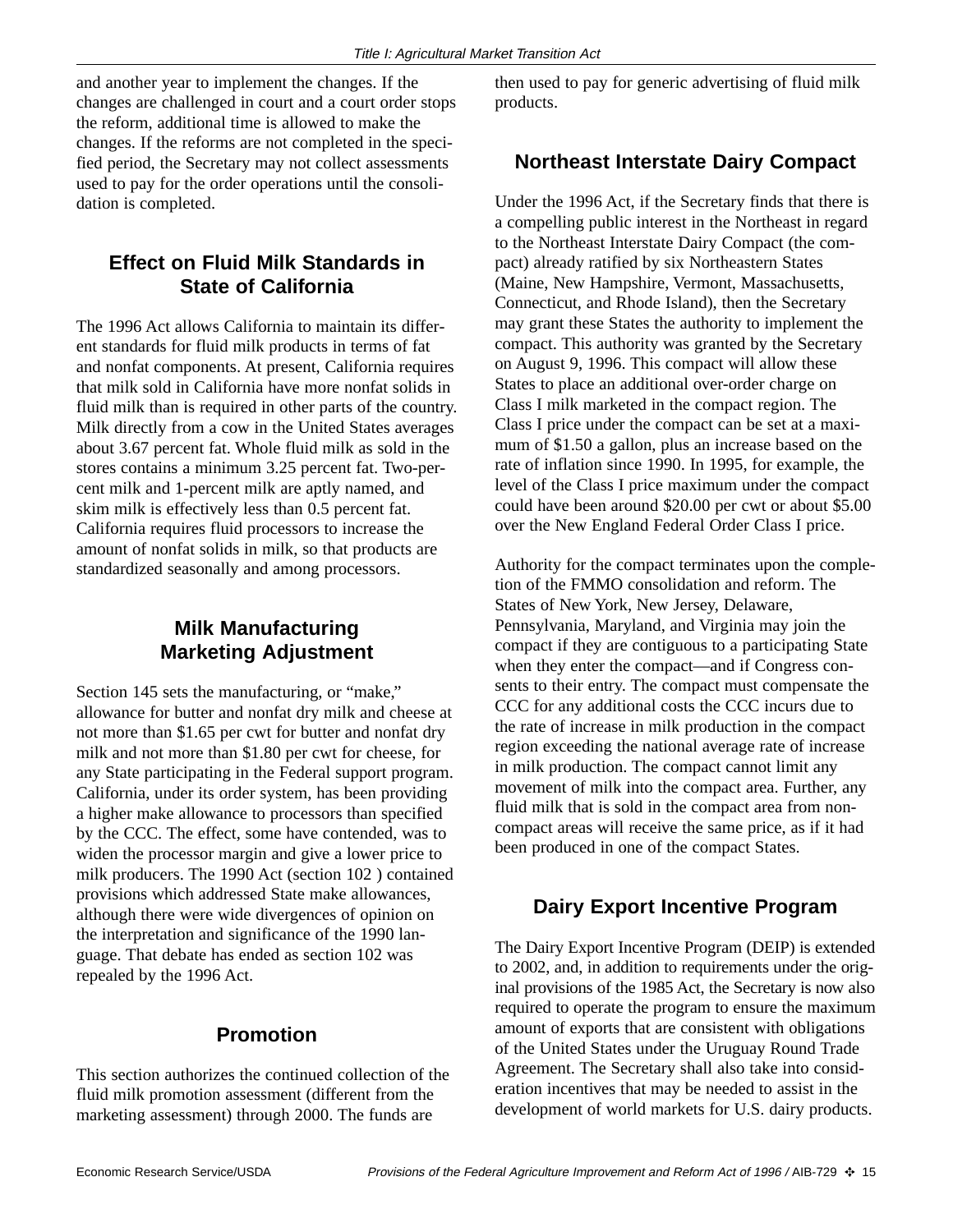### **Authority To Assist in Establishing and Maintaining One or More Export Trading Companies**

The Secretary is required to help the U.S. dairy industry establish and maintain one or more export trading companies under the Export Trading Company Act of 1982 in order to facilitate export market development and the export of U.S. dairy products.

#### **Standby Authority To Indicate Entity Best Suited to Provide International Market Development and Export Services**

The Secretary shall indicate which entity or entities are best suited to assist the U.S. dairy industry in the development of international markets if: (1) the industry has not established a trading company under the Export Trading Company Act of 1982 on or before June 30, 1997, or (2) U.S. exports during the 12-month period preceding July 1, 1998, do not exceed the dairy product exports in the 12 months ending July 1, 1997, by 1.5 million pounds (milk equivalent, total solids basis). The Secretary must also assist these entities in

identifying sources of funding. This Section is applicable from July 1, 1997, to September 30, 2000.

## **Cheese Import Study**

The Secretary is required to conduct a study of the potential impacts of the additional cheese granted access to the U.S. as imports under the Uruguay Round of GATT. This study is to be done by variety of cheese and is to provide estimates of effects on U.S. milk prices, dairy producer income, and U.S. dairy program costs. A report to Congress is to be made by July 1, 1997. The limitation on the number of studies imposed on the Department by Congress does not apply to this study.

### **Promotion of United States Dairy Products in International Markets Through Dairy Promotion Program**

The National Dairy Board may expend funds to develop international markets and to promote consumption of U.S. dairy products overseas. This program is authorized for each of the fiscal years 1997 through 2001.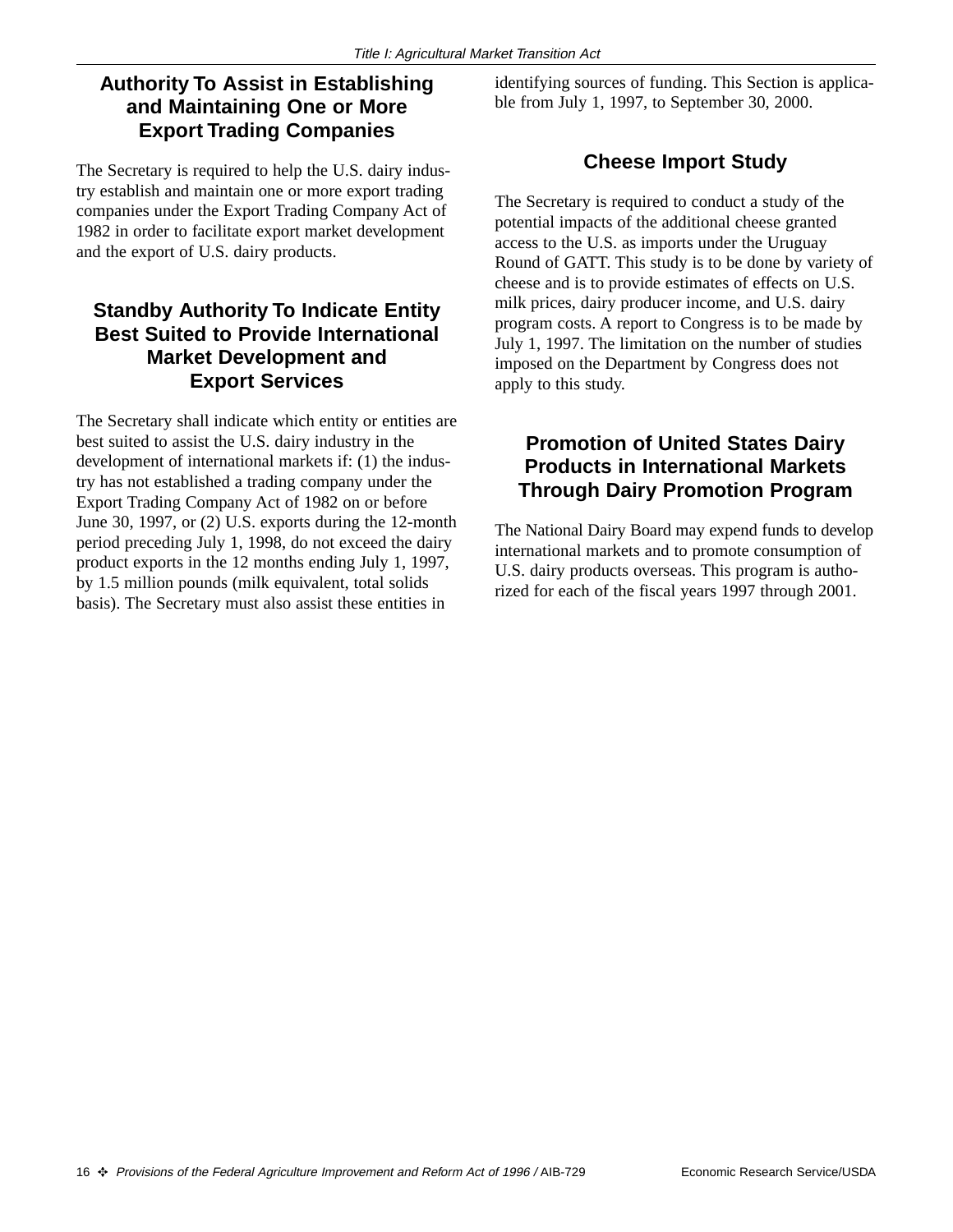## **Subtitle D**

## **Other Commodities**

#### **Chapter 2—Peanuts**

## Scott Sanford

The 1996 Act continues the two-tier price support program based on nonrecourse loans for quota peanuts and for additional peanuts for 1996 through 2002, with some significant modifications. The loan rate for quota peanuts shall be held constant from 1996 through 2002, at about 10 percent below the 1995 loan level. The loan rate level for additional peanuts must be set to ensure no losses by the Commodity Credit Corporation (CCC) that are related to the loan program. Cost-of-production is no longer a basis for increasing the support level, as it was in the Food, Agriculture, Conservation, and Trade Act of 1990.

The peanut program is further revised to reduce the chances of the CCC incurring costs due to commodity loan forfeitures. Costs can now be avoided by the CCC bringing quota peanut supply and demand into closer balance, by increasing the assessments on quota and additional peanuts, and by increasing assessments on quota peanuts for specific area quota pools to cover losses in those pools. Undermarketings are also eliminated under the 1996 Act, in contrast to the 1990 Act where a producer's undermarketings of quota peanuts from a previous year's quota allocation could be carried forward and used to increase the producer's current quota.

#### **Price Support**

The Secretary continues to be required to make nonrecourse loans available to producers of quota peanuts and of additional peanuts. The loan value is the product of the loan rate and the eligible quantity, and this amount may not be reduced by the Secretary by any deductions for inspection, handling, or storage. The producer portion of assessments, however, shall be deducted from the loan proceeds. There may also be loan rate adjustments for quota peanuts for location of peanuts and such other factors as grade, type, and quality.

To carry out the program, the Secretary must continue to make warehouse storage loans available in each of the producing areas to area producer marketing associations established to carry out the loan activities. In each area, marketing associations must continue to be approved by the Secretary and must establish separate marketing pools for quota peanuts and additional peanuts.

The national average quota loan rate for the 1996-2002 crops of quota peanuts will be \$610 per short ton, about 10 percent below the 1995-crop support rate of \$678.36 per short ton. Additional peanuts will again be supported at levels the Secretary determines appropriate, taking into consideration the demand for peanut oil and meal, expected prices of other vegetable oils and protein meals, and the demand for peanuts in foreign markets. The support rate level for additional peanuts must ensure no losses to the CCC. "Additional" peanuts are defined as those peanuts sold from a farm in any marketing year in excess of the farm's eligible quota peanuts. "Additional" peanuts would thus include, but not be limited to, those marketed from a farm on which no farm poundage quota has been established. Generally, where possible, the support rate for both quota and additional peanuts must be announced by February 15 of the relevant calendar year involved in the planting of the crop.

If a peanut producer markets the producer's quota peanuts crop through a marketing association loan 2 years in succession, and declines a written purchase offer for each crop from a handler where the offer is at or above the quota loan rate, the producer will be ineligible for quota price support for the following marketing year.

#### **Loan Pools**

Regional grower associations help facilitate the administration of the peanut program. These associations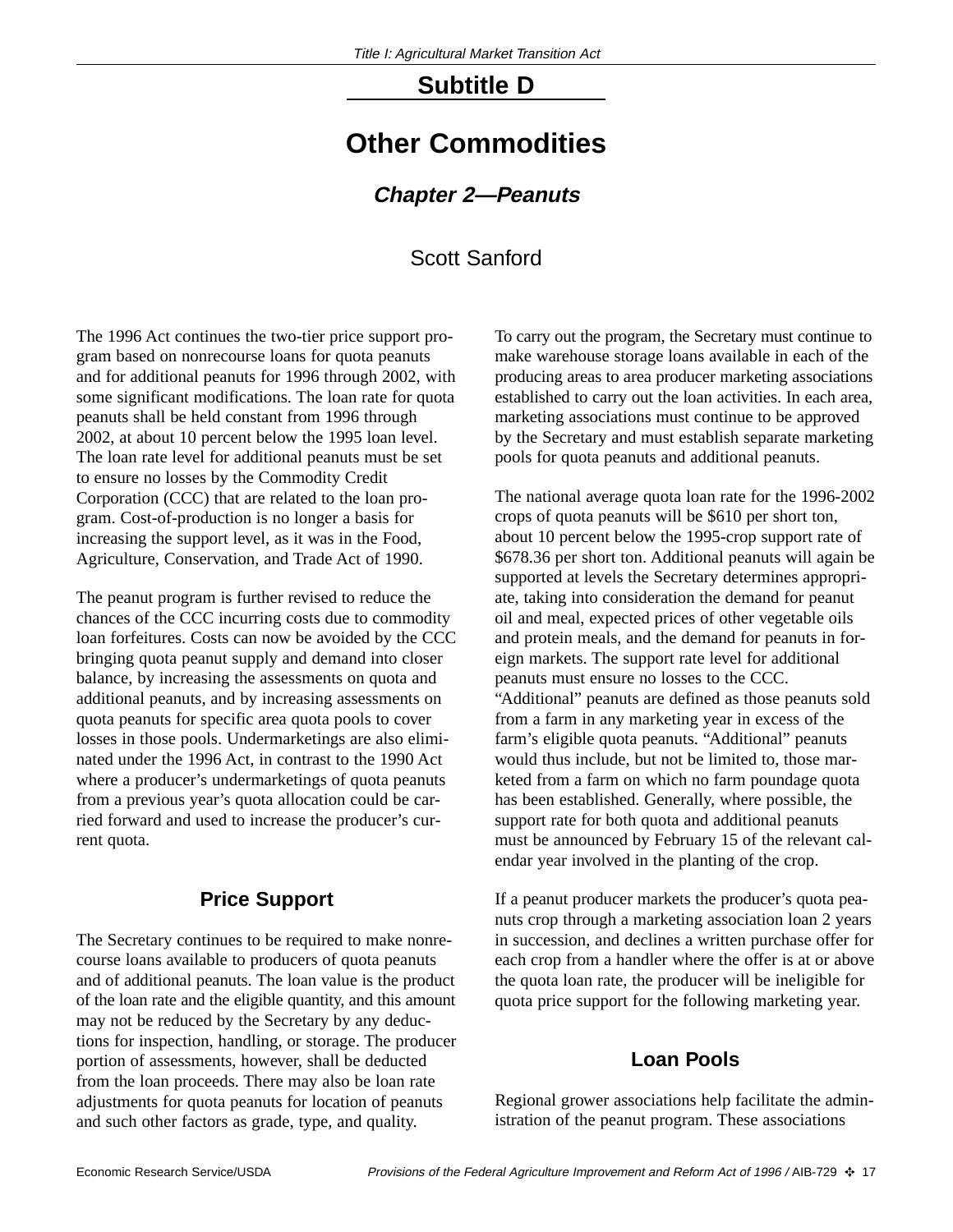keep records of quota and additional marketings, arrange warehousing for CCC loan peanuts, and operate the price support loan program. To get the support price, a grower places peanuts in storage arranged by the regional association. Once this is done, the grower no longer has control of the peanuts. They are part of a pool controlled by the association and the CCC. Growers with peanuts in the pool are potentially eligible for dividend payments if association revenues from selling the peanuts in the pool exceed the loan and related costs of the peanut program. However, subject to certain restrictions, if other regional pools experience losses from pool operations, profits made in one pool may be used to offset the losses of the other pools.

## **Quota Pool Losses**

The 1996 Act sets up a prioritized method of covering quota pool loan losses under which gains within an area's pools are used first to offset, or cover, an area pool's losses, followed by use of producer marketing assessments in the pool, followed by gains from pools in other areas, followed by use of the handler marketing assessment. If these actions fail to eliminate the loss, then the assessment on producers of quota peanuts in the production area covered by the pool is increased.

## **Marketing Assessments**

The 1996 Act continues a nonrefundable marketing assessment. The total assessment per pound is 1.15 percent of the applicable loan rate for the 1996 crop, and 1.2 percent of the loan rate for each of the 1997 through 2002 crops. In a private sale by the producer to wholesale dealers, the first purchaser must collect from the producer a portion of the assessment equal to 0.6 percent of the applicable national average loan rate for the 1996 crop, and for the 1997-2002 crops, a portion equal to 0.65 percent of the applicable national average loan rate. The purchaser is then required to remit the total assessment to the Government, providing the additional amount of the assessment from the purchaser's own funds. For peanuts placed under loan, the producer's portion of the assessment is held back from the loan proceeds, and the remainder is remitted by the party purchasing the peanuts from loan inventory. In the case of private marketings by producers directly to consumers, or for sales outside the continental United States, the producer is responsible for the entire amount of the assessment.

Marketing assessments generally can be used, and can be increased, to offset loan pool losses remaining after pool offsets, thereby ensuring that the Government loses no principal or interest on the loan operations. Any increased marketing assessment applies to quota peanuts produced in the pool areas with a loss.

## **New Mexico Pool**

For the 1996 and subsequent crops of peanuts, Valencia peanuts not physically produced in New Mexico may only be placed in the New Mexico pools by a previously qualified Texas producer, and only up to the amount, on an annual basis, that equals the average annual quantity of peanuts that the producer placed in the New Mexico pools for the 1990 through 1995 crops.

### **National, State, and Farm Poundage Quotas**

The Secretary must establish a national poundage quota for each marketing year 1996-2002 at a level equal to estimated domestic edible and related uses. Seed use is no longer a component of the basic quota determination. The minimum national poundage quota prescribed in the 1990 Act (1,350,000 short tons) has been abolished. The new quota determination formula is designed to be a chief mechanism for avoiding costs due to peanut loan forfeitures.

As to seed, however, temporary allocation of quota will be made to all peanut producers for each of the 1996-2002 marketing years. The temporary allocation shall be in addition to the farm poundage otherwise established for the farm. This provision addresses additional-peanut producers' complaints concerning the required use of the higher priced quota peanuts for their peanut planting seed.

Beginning with the 1998 crop, the Secretary shall not establish a farm poundage quota for a farm owned or controlled by a municipality, airport authority, school, college, refuge, or other public entity (except by a university for research purposes); or a person who is not a producer and who resides in another State. Any quota held by such entities at the end of the 1996 marketing year shall be allocated to other farms in the same State. The 1996 marketing year ends on July 31, 1997.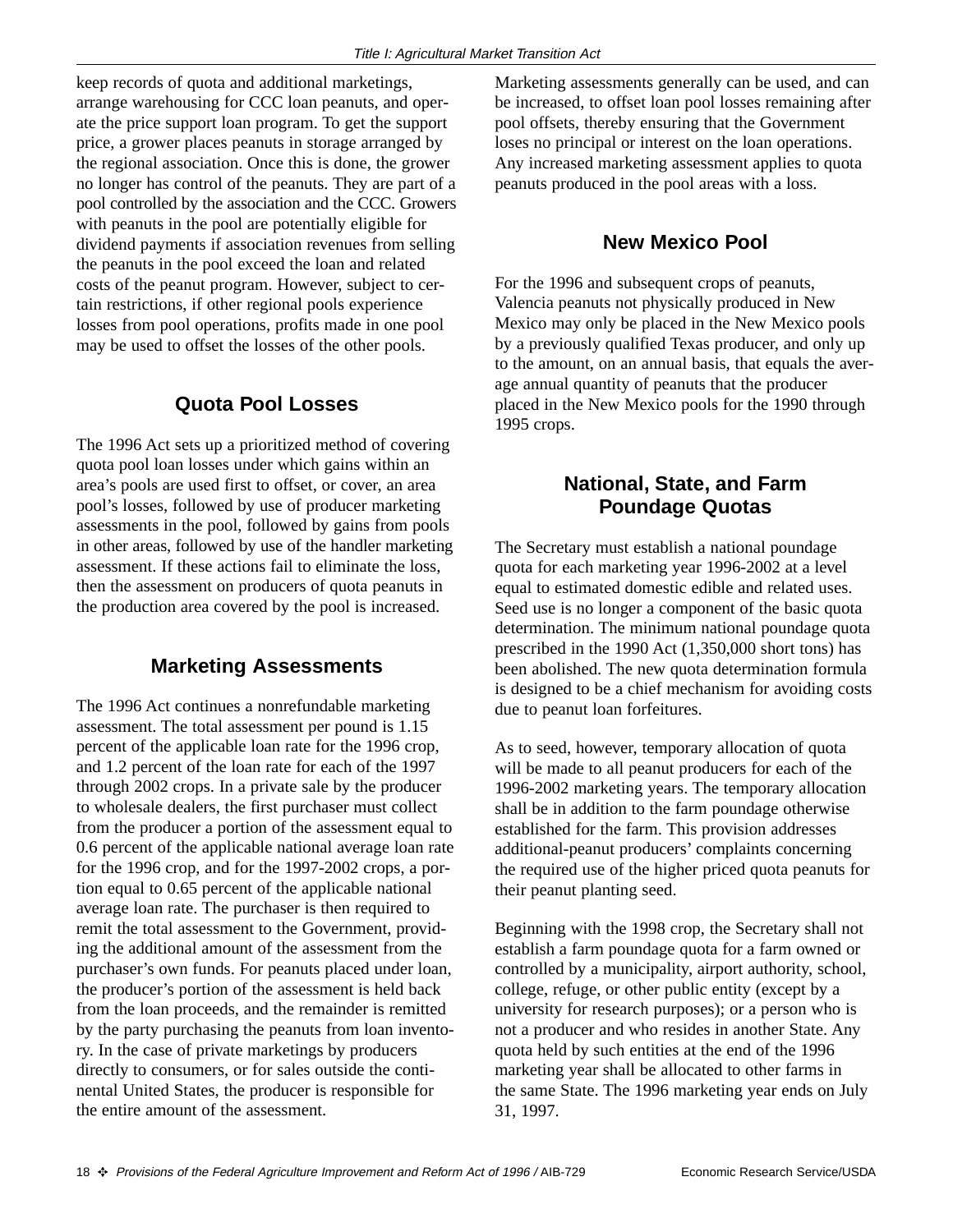#### **Undermarketings**

Under the 1990 Act, a producer's undermarketings of quota peanuts from a previous year's quota allocation could be carried forward and used to increase the producer's quota. The national total of these undermarketings in a particular year could not exceed 10 percent of the announced national quota. The 1996 Act eliminates the undermarketings carryover allowance. That is, if a producer fails to produce sufficient peanuts to market the farm's quota for a particular marketing year, the producer may no longer carry the undermarketings forward and thereby overmarket the farm's basic quota for the following year.

#### **Sale, Lease, or Transfer of Farm Poundage Quotas**

Subject to some restrictions, the owner of a farm (or the operator of a farm who has the permission of the owner) in a State for which a farm poundage quota has been established may sell or lease part or all of the poundage quota for that farm to the owner or operator of another farm in the State. The restrictions of the 1990 Act limiting, in most instances, intra-State transfer or sale of quotas to other farms within the same county are relaxed by the 1996 Act. The new law will permit, ultimately in all States, an aggregate of at least

40 percent of the total quota poundage within all counties (as of January 1, 1996) to be transferred outside the county. The 40-percent limit for counties subject to the limit is achieved incrementally, with total transfers limited to a maximum of 15 percent for the 1996 crop, 25 percent for the 1997 crop, 30 percent for the 1998 crop, 35 percent for the 1999 crop, and 40 percent for the 2000 through 2002 crops. Counties in States with less than a 10,000-ton State quota that previously had unlimited inter-county transfer, will still have no limits on such transfers. Further, even in large-quota States where counties are generally limited to 40 percent inter-county transfers, unlimited inter-county transfers will be allowed out of the counties with less than 100,000 pounds of quota.

#### **Disaster Transfers**

Disaster transfers of additional peanuts to the quota loan pool for pricing purposes due to the failure of sufficient quota production on a farm may not exceed 25 percent of the total farm quota pounds, excluding pounds transferred by a Fall transfer, and will be supported only at 70 percent of the quota support rate. Under the 1990 Act, 100 percent of the quota poundage could be transferred at 100 percent of the quota support rate minus certain limited deductions.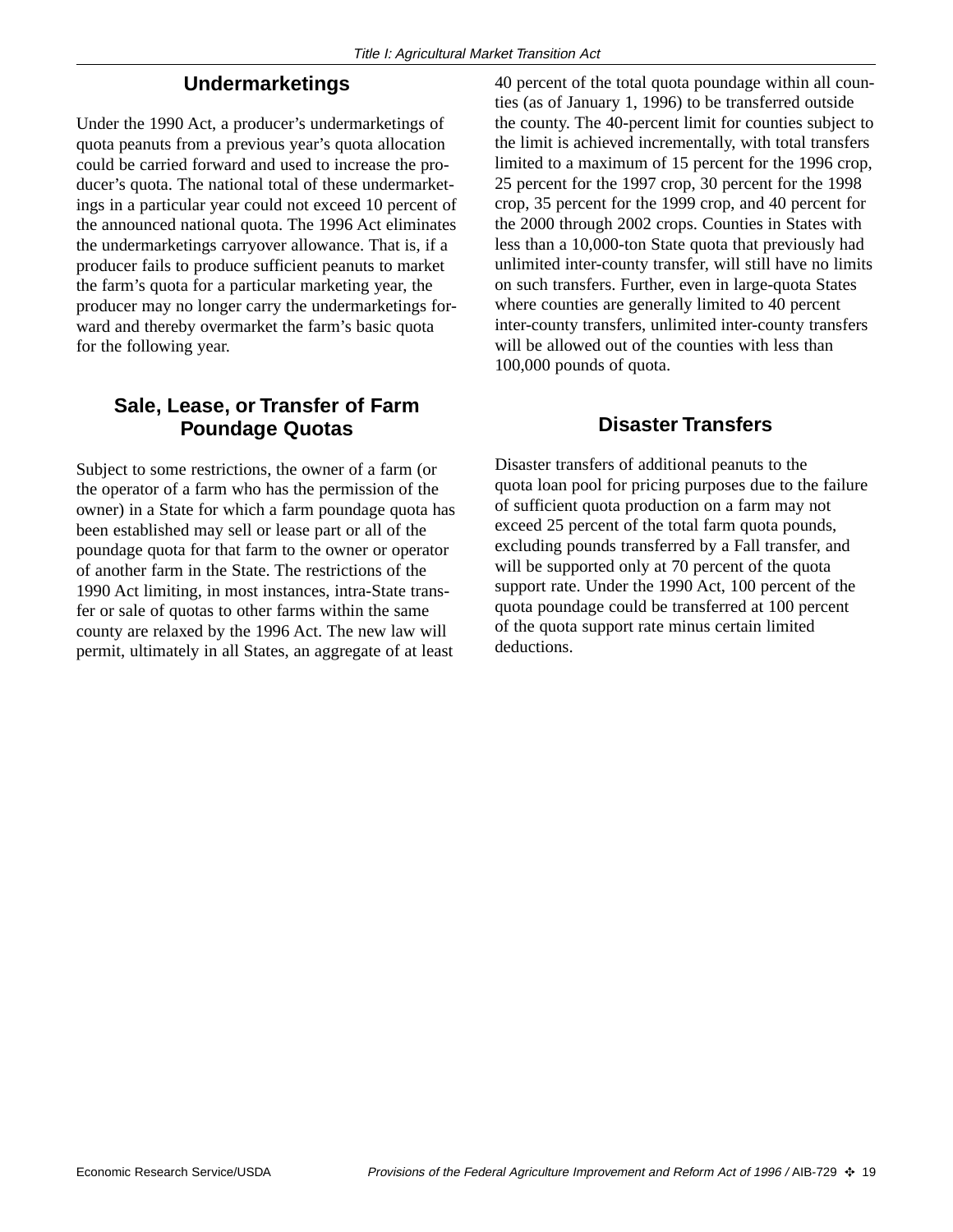## **Subtitle D**

## **Other Commodities**

#### **Chapter 2—Sugar**

## Ron Lord

The 1996 Act continues a loan program for sugar, with loan rates fixed at the 1995 levels for both refined beet and raw cane sugar. Loans can be recourse or nonrecourse, depending upon the import restriction level. When loans are nonrecourse, there is a penalty on borrowers for using the loan forfeiture option—effectively reducing the level of support by 1 cent per pound. Domestic marketing controls on sugar and crystalline fructose are suspended. Sugar marketing assessments are increased, from slightly less than one-fifth of a cent per pound, to slightly over one-fourth of a cent per pound.

#### **Sugar Loan Program Modified**

In a change from the 1990 Act, sugar loans will be issued as recourse loans instead of nonrecourse loans unless sugar import tariff-rate quota (TRQ) is set higher than 1.5 million short tons, raw value. If the TRQ is raised higher than 1.5 million tons during the year, then sugar loans are converted to nonrecourse loans, which means that when the loan matures, the Government must accept the sugar pledged as collateral as payment in full, in lieu of cash, at the option of the processor. Nonrecourse loans can effectively support the price of sugar in the market. With recourse loans, the Government requires full cash repayment of the loan at maturity, regardless of the current price of sugar; loan forfeiture is not an option for settling loan obligations. Recourse loans would not support the market price of sugar. Once the TRQ has been set above 1.5 millions tons, all loans in that year will be nonrecourse, regardless of subsequent events.

Sugar loan rates are unchanged from the 1995 levels— 18 cents a pound, raw value, for raw cane sugar, and 22.90 cents a pound for sugar beets. These rates apply to each crop year from 1996 through 2002 (fiscal years 1997-2003). Previously, the beet sugar loan rate was

adjusted each year by formula in relation to the cane sugar loan rate. Loans are made by the CCC to sugar processors who store the processed product (sugar) as collateral, since the raw agricultural crop (sugarcane or sugar beets) loses value rapidly if stored for any length of time in unprocessed form. A commodity under CCC loan must be stored at producer/processor expense during the term of the loan.

As before, sugar loans expire at the end of 9 months, or the end of the fiscal year (September 30), whichever comes first. Loans made during the last 3 months of a fiscal year (July through September) are paid off at the end of the fiscal year, and a second loan, which matures in 9 months less the number of months which the first loan was in effect, may be acquired.

#### **Reduction in Loan Rates**

The Secretary shall reduce the U.S. sugar loan rates if certain other major producing and exporting countries reduce their export and domestic subsidies for sugar more than already agreed upon in the GATT Uruguay Round. The new rates must be at least as high as the level of support in the other countries.

#### **Forfeiture Penalty**

If sugar loans are nonrecourse and a processor forfeits collateral (sugar) to the CCC, the processor must pay a penalty of 1 cent per pound in the case of raw cane sugar. For refined beet sugar, the penalty for forfeiting sugar is 1.072 cents a pound. This provision has the impact of reducing the market price at which a processor has an economic incentive to forfeit the collateral of a nonrecourse loan, thereby reducing the effective level of price support by about 1 cent per pound.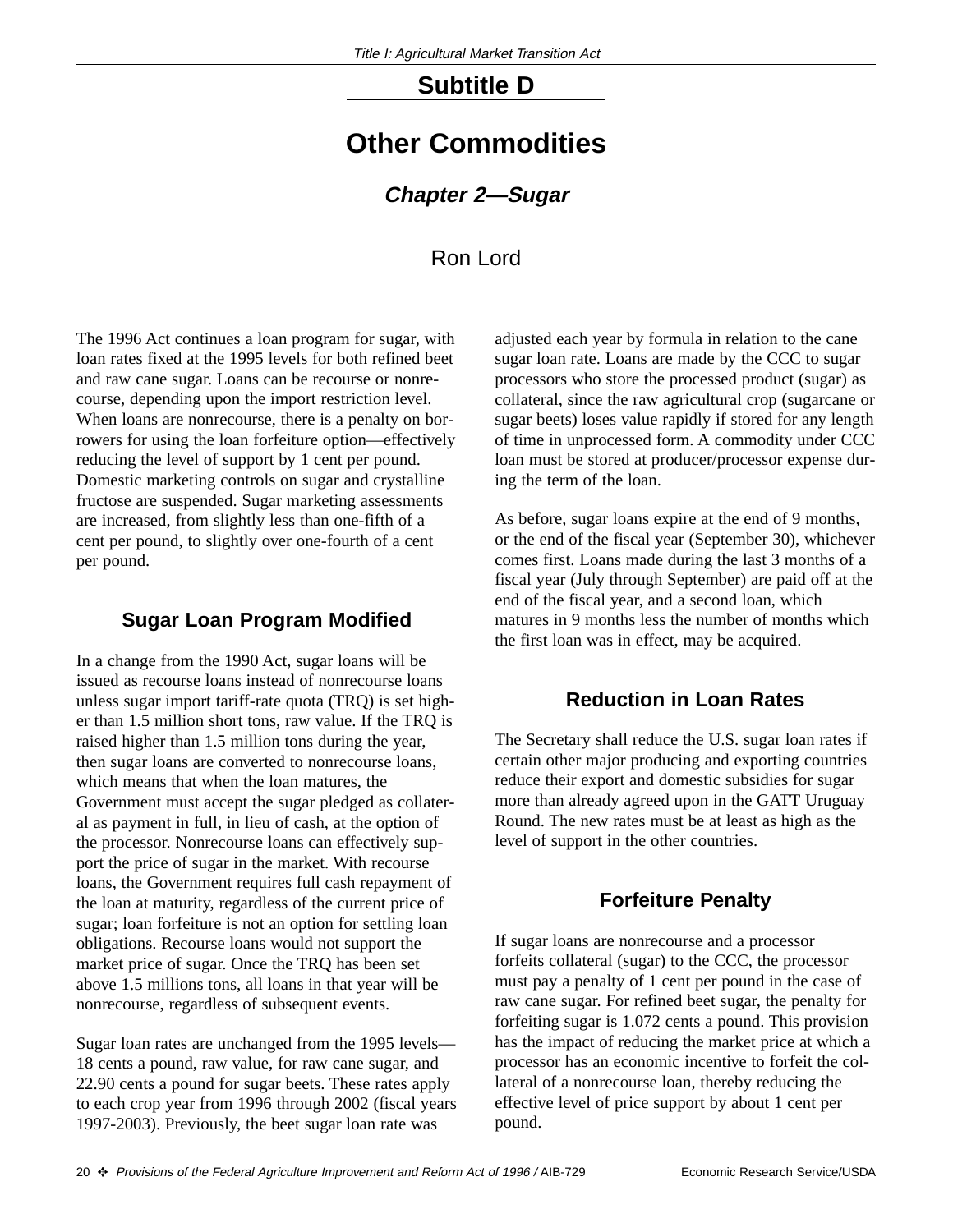#### **Processor Assurances**

As before, in any year during which nonrecourse loans are in effect, processors who obtain a nonrecourse loan must agree to pay farmers an amount for their sugar beets or sugarcane that is proportional to the loan value of sugar. USDA is authorized to establish minimum sugar beet or sugarcane prices per ton that processors must pay growers.

#### **Marketing Assessment Raised**

Beginning with fiscal 1997, sellers of domestic raw cane sugar must pay an assessment of 0.2475 cents per pound, raw value. Sellers of domestic refined beet sugar must pay an assessment of 0.2654 cents per pound. These assessments are 25 percent higher than under previous legislation, and will likely raise about \$40 million a year for the Federal Treasury. The penalty for not paying the assessment is the loan value of the quantity of sugar involved. Assessments do not apply to imported sugar.

#### **Domestic Sugar Marketing Allotments Suspended**

Domestic marketing allotments on sugar and crystalline fructose from the prior law are suspended. The only remaining government tools for supporting the price of sugar through 2002 are import restrictions and commodity loans.

## **Tariff Rate Quota Unaffected**

The 1996 Act does not change the Harmonized Tariff Schedule (HTS) of the United States, as amended by the Presidential Proclamation to implement the GATT Uruguay Round Agreement on Agriculture. The HTS

authorizes the Secretary to limit the quantity of sugar that can be imported at the lower of two alternative duty rates (chapter 17, additional U.S. note 5). The amount of raw cane sugar subject to the lower duty rate must be no less than 1,117,195 metric tons in a fiscal year. The minimum low-duty quantity of refined sugars is 22,000 metric tons per fiscal year. The amount of sugar allowed to enter at the lower duty rate is often termed the tariff-rate quota, or TRQ, and the minimum TRQ's for raw and refined sugar add up to 1.256 million short tons raw value of sugar a year. The TRQ's are important to the sugar program as a key mechanism for restricting total supply and thereby supporting the U.S. sugar price. Other tariff-rate quotas also apply to certain sugar-containing products.

## **Reporting Requirements**

Exactly as in previous legislation, monthly reporting on production, importation, distribution, and stocks of sugar is required of sugarcane processors, cane sugar refiners, and sugar beet processors. Purchases of sugarcane and sugar beets must also be reported. A civil penalty of \$10,000 will apply for each reporting violation.

## **No-Cost Provision Ineffective**

The 1985 Farm Bill included a provision mandating the President to use all available authorities to operate the sugar program established under Section 206 of the Agricultural Act of 1949 at no cost to the Federal Government. This was to be accomplished by preventing the accumulation of sugar acquired by the CCC, which could be done by adjusting import quotas or employing domestic marketing quotas, for example. Since section 206 of the 1949 Act was repealed by section 171 of the 1996 Act, the above no-cost provision no longer refers to the current sugar program, and is, therefore, no longer effective.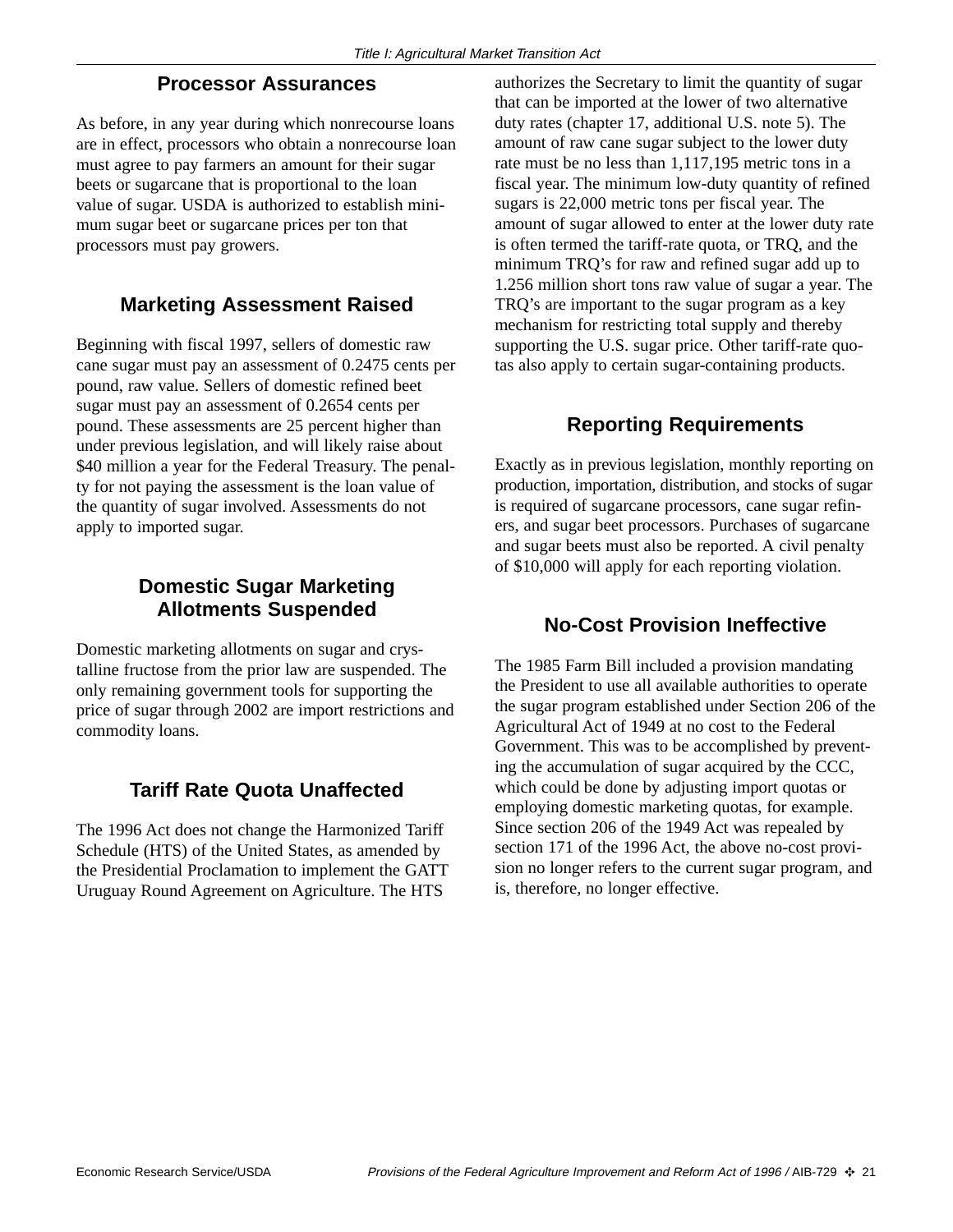## **Subtitle E**

## **Administration**

Bryan Just and Linwood Hoffman

The Secretary is directed to carry out title I of the Agricultural Market Transition Act (AMTA) through the Commodity Credit Corporation (CCC). In addition, this subtitle gives the Secretary authority to make loan rate adjustments, increases the interest rate applicable to commodity loans by 1 percentage point, establishes conditions for personal liability for commodity loans, and sets CCC sales price restrictions.

## **Administration Through the CCC**

The Secretary shall carry out provisions of the AMTA through the CCC and must implement necessary regulations not later than 90 days after enactment of the 1996 Act (these regulations were published in the Federal Register on July 18, 1996). Determinations made by the Secretary under the AMTA shall be final and conclusive.

## **Adjustment of Loans**

The Secretary may make adjustments in loan rates for any commodity based on differences in grade, type, quality, location, and other factors. However, the national average loan rate cannot be changed by variations caused by this adjustment. The Secretary may establish loan rates for individual counties, whereby no county loan rate is less than 95 percent of the national average loan rate. However, use of the discretionary 95 percent rule shall not result in an increase in outlays and shall not result in an increase in the national average loan rate for any year.

## **Commodity Credit Corporation Interest Rate**

The monthly CCC interest rate for commodity loans shall be 1 percentage point greater than the rate determined under the applicable formula in effect on

October 1, 1995; that is, the interest rate shall be 1 percentage point greater than the cost of funds obtained from the Treasury.

#### **Personal Liability of Producers for Deficiencies**

Producers are not responsible for CCC losses from the sale of commodities acquired by the CCC under commodity loan programs, unless the loan was obtained through fraudulent representation by the producer. However, the producer is liable for: (1) deficiencies in grade, quality, or quantity of a commodity stored on a farm or delivered by the producer; (2) failure to properly care for and preserve a commodity; and (3) failure or refusal to deliver a commodity in accordance with a program established under the AMTA.

If the CCC acquires title to the unredeemed collateral, the CCC is under no obligation to pay for any market value that the collateral may have in excess of the loan indebtedness.

## **CCC Interests in Sugar Protected**

CCC interests in raw cane sugar and refined beet sugar used as security for a commodity loan are protected by a provision making CCC claims superior to any other lien on the sugar or on the crops from which the sugar was derived.

## **Commodity Credit Corporation Sales Price Restrictions**

The 1996 Act provides the CCC with greater flexibility in managing inventories through sales than it had under previous law (as specified in the 1949 Act, as amended). The main restriction on the CCC sales prices now is that the CCC may sell any commodity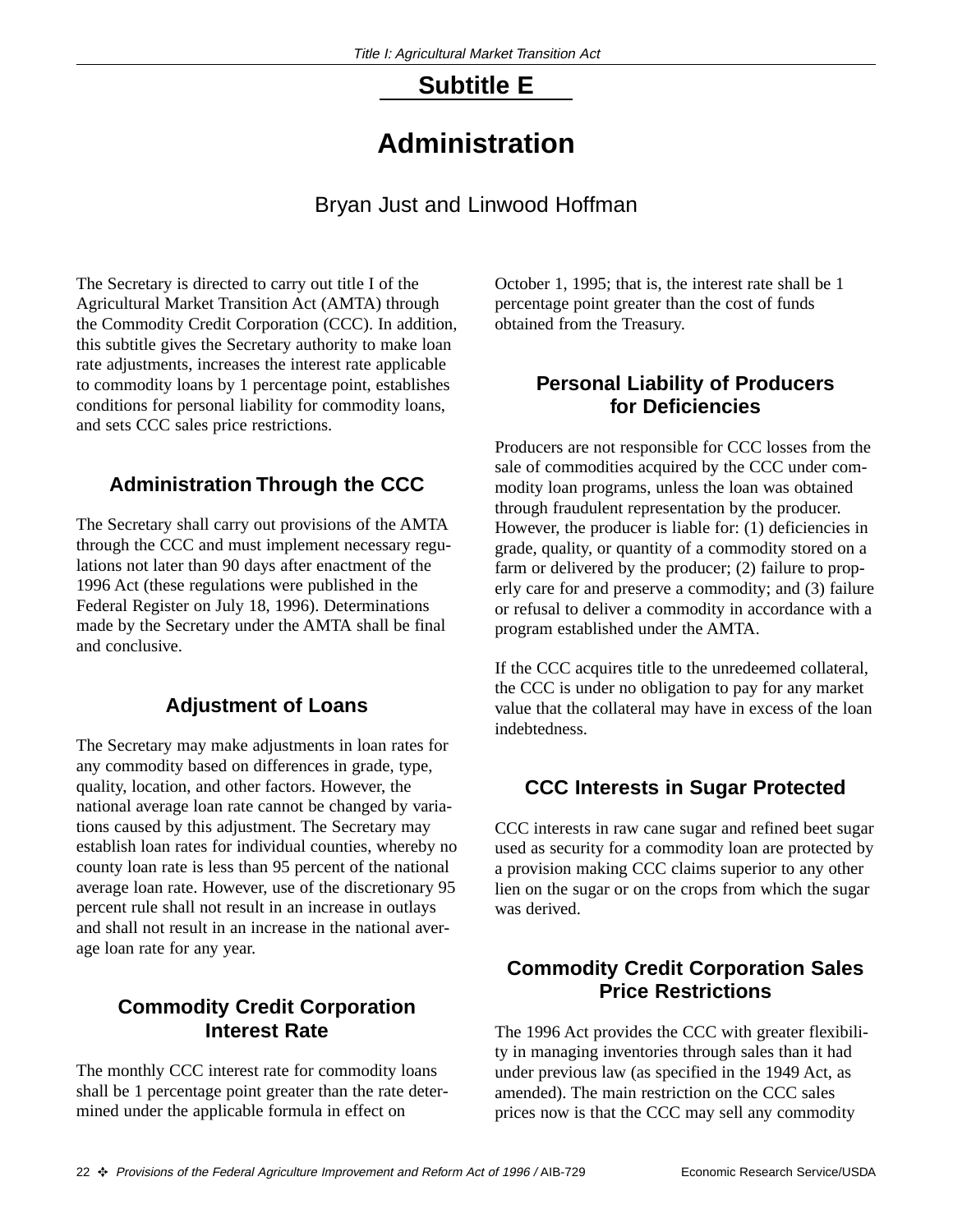owned or controlled by the CCC at any price determined by the Secretary that will maximize returns to the CCC. This required maximization-of-returns restriction on sales prices does not apply in several specified cases (listed below).

These same specified cases were also used in the previous law to make exceptions to the then current sales price restrictions. The restrictions in the previous law were that sales prices could not be less than certain specified percentages of the commodity loan rate or repayment rate. When the Farmer-Owned Reserve was in effect for a commodity, for example, sales prices could not be less than 150 percent of the loan rate.

#### **Specified Cases for Exemption From Restrictions**

Sales price restrictions do not apply to: (1) sale for new or byproduct uses, (2) sale of peanuts or oilseeds for oil, (3) sale for seed or feed if the sale will not substantially impair any loan program, (4) sale of a commodity that has substantially deteriorated in quality or is in danger of loss or waste through deterioration or spoilage, (5) sale for the purpose of establishing a claim arising out of a contract or against a person who has committed fraud, misrepresentation, or other

wrongful act with respect to the commodity, (6) sale for export, and (7) a sale for other than a primary use. The exemption means, for example, that the CCC may sell commodities for these purposes at less than their market value rather than at prices that maximize returns.

#### **Disaster and Distress Exemption**

As in the previous law, the CCC may make available any owned or controlled commodity for relieving economic or major disaster distress as declared by the President. In these situations, the CCC shall make quantities available on terms and conditions the Secretary considers in the public interest, but the CCC shall not bear any nonreimbursable costs other than those for storage, handling, and transportation.

#### **Efficient Operations Exemption**

CCC sales restrictions also do not apply to sales that are desirable in the interest of effective and efficient CCC operations because of age or storability of the commodity or because of small quantities involved. This exemption was also implicit in the previous law, except that there was a provision for offsetting purchases by the CCC if the sale would substantially impair the operation of price support programs.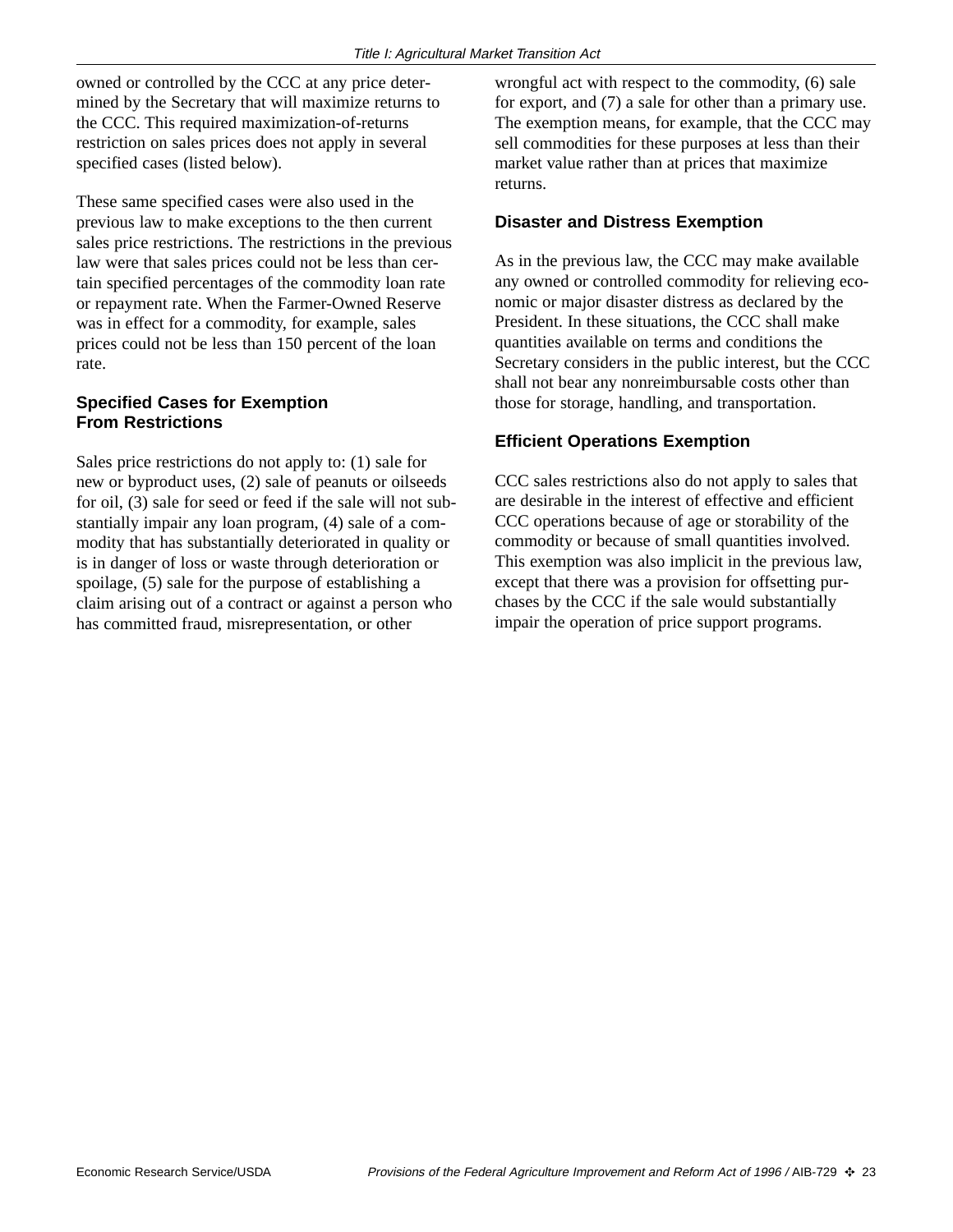## **Subtitle F**

## **Permanent Price Support Authority**

## Bryan Just and Linwood Hoffman

Certain agricultural commodity program provisions of two past farm acts are considered "permanent," because such provisions do not have a specified termination date. These acts are the Agricultural Adjustment Act of 1938 and the Agricultural Act of 1949. These permanent statutory provisions, as amended over the years, would dictate how commodity programs could be implemented for 1996 and beyond, unless steps were taken to amend, suspend, or repeal parts of them.

The 1996 Act temporarily suspended some of the permanent provisions of the 1938 and 1949 Acts, as previously amended, repealed others, and amended still others. Other permanent provisions were left unchanged and thereby apply to current programs (for example, the tobacco program). Some provisions of the 1938 and 1949 Acts, as previously amended, that were not permanent (they had termination dates specified) are also affected by suspensions and repeals under subtitle F.

## **Agricultural Adjustment Act of 1938**

#### **Suspensions**

- *• Allotments and quotas.* Acreage allotments for corn, wheat, and cotton; marketing quotas for corn, wheat, cotton, and rice (parts II through V of subtitle B of title III (7 U.S.C. 1326-1351)).
- *• Peanuts.* Marketing quotas for peanuts (subsections (a) through (j) of section 358 (7 U.S.C. 1358)); sale, lease, and transfer of peanut acreage allotments (subsections (a) through (h) of section 358a (7 U.S.C. 1358a)); marketing penalties for peanut program (subsections  $(a)$ ,  $(b)$ ,  $(d)$ , and  $(e)$  of section 358d  $(7)$ U.S.C. 1359)); publication and review of acreage allotments and marketing quotas for peanuts (part I of subtitle C of title III  $(7 \text{ U.S.C. } 1361 - 1368)$ .
- *• Marketing quotas for sugar and crystalline fructose.* Establishes framework for sugar marketing

allotments based on imports of 1.25 million short tons, raw value, for fiscal years 1992-98 (part VII of subtitle B of title III (7 U.S.C. 1359aa—1359jj)).

- *• Preservation of unused acreage allotments (in the case of upland cotton).* If planted acreage is less than allotment acreage, under planted acreage will be considered planted in subsequent years if the owner/operator notifies the county committee within 60 days before the new marketing year (section 377 (7 U.S.C. 1377)).
- *Cotton pool participation trust certificates* (title IV (7 U.S.C. 1401-1407)).
- *Wheat marketing allocation and marketing certificates* (subtitle D of title III (7 U.S.C. 1379a—1379j)).

#### **Reports and Records**

For the 1996-2002 crops of peanuts, the Secretary continues to have the authority to request from persons and firms engaged in the production of peanuts, as well as those involved in the processing, transporting, or selling of peanuts, information needed to implement peanut marketing quotas and price supports. An amendment to the first sentence of section 373(a) of the Agricultural Adjustment Act of 1938 (7 U.S.C. 1373(a)) provides this authority.

## **Agricultural Act of 1949**

#### **Suspension of Permanent Provisions**

- *• Parity price support formulas for tobacco, peanuts, corn, wheat, rice, and cotton* (section 101 (7 U.S.C. 1441)).
- *• Parity price support.* Feed grain program—parity price support for corn and other feed grains (section 105 (7 U.S.C. 1444b)); wheat program—parity price support for wheat (section 107 (7 U.S.C. 1445a)).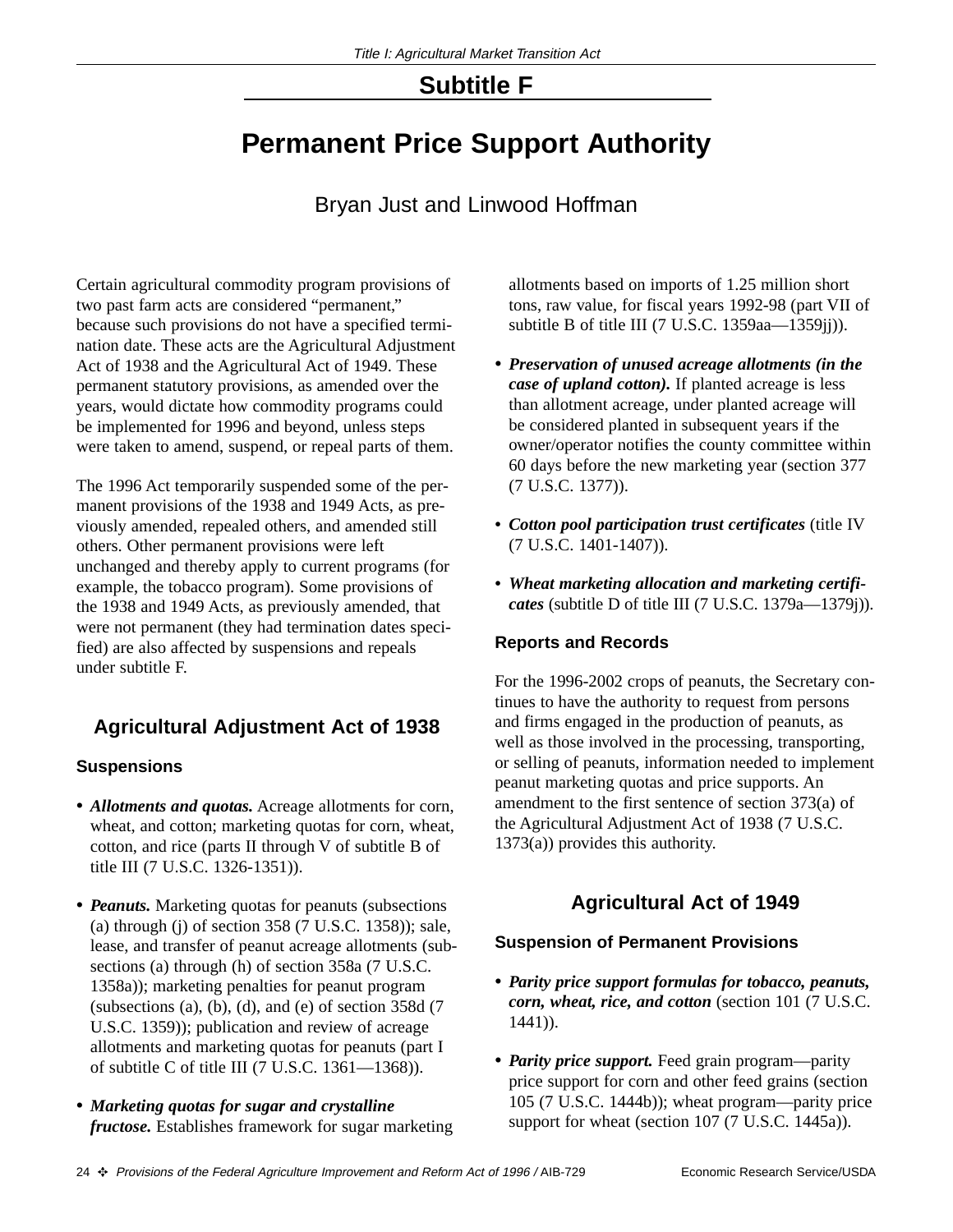- *• Nonbasic agricultural commodities.* Price support levels for designated nonbasic agricultural commodities. Price support for oilseeds (including soybeans, sunflower seed, canola, rapeseed, safflower, flaxseed, mustard seed, and other oilseeds as the Secretary may determine.); honey; sugar beets; and sugarcane; and parity price support for milk (section 201 (7 U.S.C. 1446)); parity price support formulas for other nonbasic agricultural commodities (title III (7 U.S.C. 1447-1449)).
- *• Parity price support for cotton* (section 103(a) (7 U.S.C. 1444(a))).
- *• Farmer-Owned Reserve Program.* Storage program for wheat and feed grains when supplies are abundant and to ensure adequate carry-over stocks (section 110 (7 U.S.C. 1445e)).
- *Agricultural Commodities Utilization Program.* The Secretary may permit set-aside acreage to be planted to a commodity (other than the set-aside commodity) for conversion into industrial use (section 112 (7 U.S.C. 1445g)).
- *• Commodity certificates.* Payments under annual programs for wheat, feed grains, upland cotton, or rice may be with grain delivery, negotiable warehouse receipts, negotiable certificates, or other appropriate method (section 115 (7 U.S.C. 1445k)).
- *• Miscellaneous.* Price support, commodity loan operations, CCC operations, amendments, 1990 deficiency payment reduction (sections 401-403, 405, 407- 411, 413-415, 417-423 of title IV (7 U.S.C. 1421- 1433d)).
- *• Emergency Livestock Feed Assistance Act of 1988.* Initiated as an amendment to the 1949 Act, the Emergency Feed Assistance Act provided for the preservation and maintenance of livestock in areas where natural disasters create a livestock emergency (title VI (7 U.S.C. 1471-1471j)).

#### **Suspension of Nonpermanent Provisions**

*• Crop acreage base and program payment yield system applicable to the 1991-97 crops of:* wheat, feed grains, upland cotton, and rice (title V (7 U.S.C. 1461-1469)).

#### **Repeal of Nonpermanent Provisions**

- *• Price support loans, loan deficiency payments, target price/deficiency payments, and acreage reduction programs for the 1991 through 1995 crops of rice* (section 101B (7 U.S.C. 1441-2)); *feed grains (includes rye)* (section 105B (7 U.S.C. 1444f)), and *wheat* (section 107B (7 U.S.C. 1445-3a)) and the *1991 through 1997 upland cotton crops* (section 103B (7 U.S.C. 1444-2)).
- *• Price support program (quota and support rates) for the 1991 through 1997 crops of peanuts* (section 108B (7 U.S.C. 1445c-3)).
- *• Supplemental set-aside and acreage limitation authority.* The Secretary may implement an acreage limitation program for one or more of the 1991 through 1995 crops of wheat and feed grains if the action is in the public interest as the result of export restrictions (section 113 (7 U.S.C. 1445h)).
- *• Land diversion payments and timing of deficiency payments (1991-97).* Under an acreage limitation program, the Secretary may make up to 50 percent of the payment available to the producer as soon as possible after the producer agrees to divert the land in return for payments. Advance deficiency payments are available to producers (subsections (b) and (c) of section 114 (7 U.S.C.1445j)).
- *• Other price support.* Nonrecourse loans and loan deficiency payments for oilseeds (soybeans, sunflower seed, canola, rapeseed, safflower, flaxseed, mustard seed, and other oilseeds as determined by the Secretary) for the 1991 through 1997 marketing years; sugar beet and sugarcane price support for the 1991 through 1997 crops; honey price support through loans and purchases for 1991 through 1998, Sections 205, 206, and 207 (7 U.S.C. 1446f, 1446g, and 1446h).
- *• Option to announce 1996 program provisions based on 1995 provisions* (Sec. 406(b) (7 U.S.C. 1426 part)).

#### **Repeal of Permanent Provisions**

*• Announcement of price support levels prior to the start of planting season* (Sec. 406(a) (7 U.S.C. 1426 part)).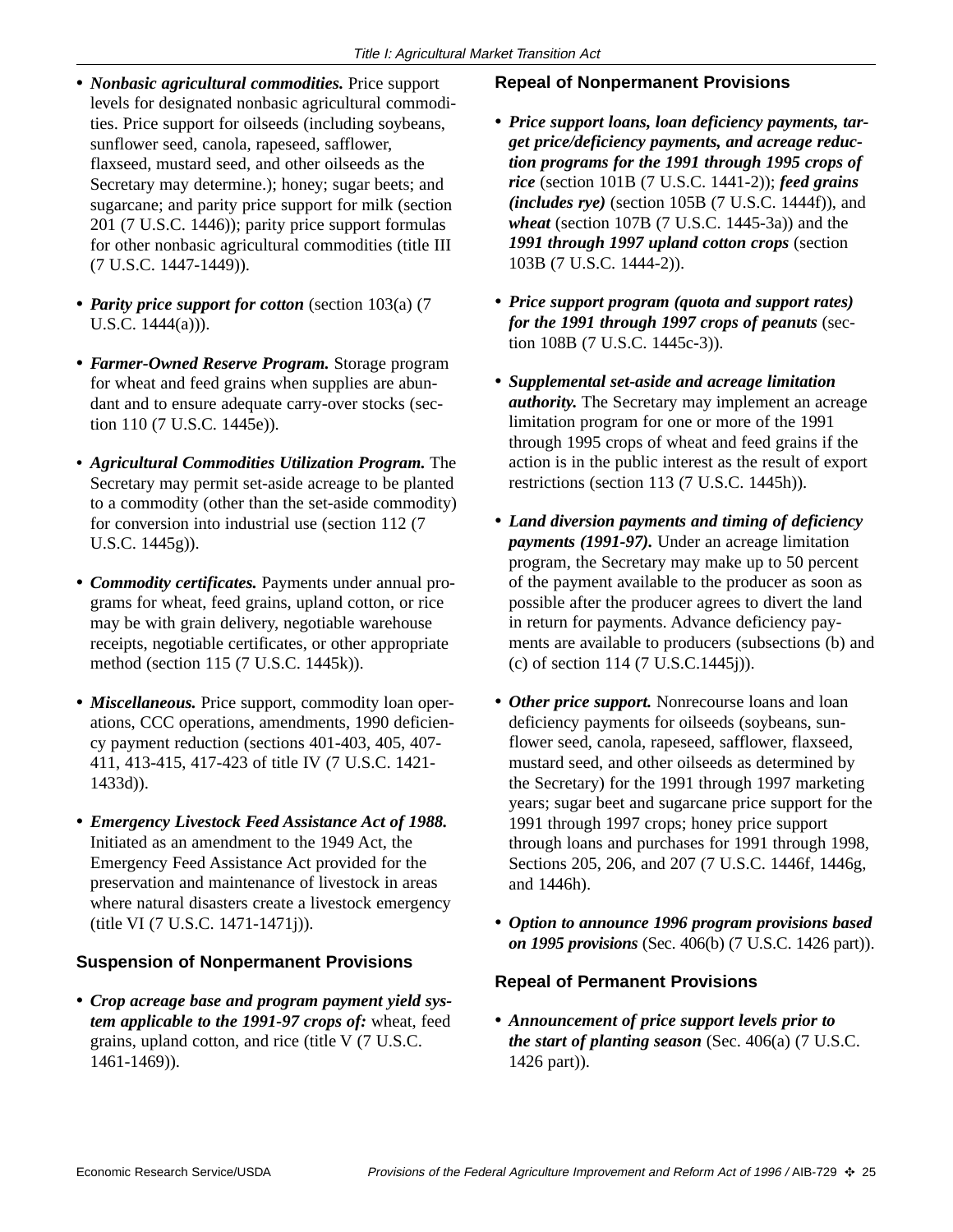*• Crop insurance purchase requirement for 1995 and subsequent crops* (Sec. 427 (7 U.S.C. 1433f)).

#### **Potential Price Support for Rice**

The current level of price support for rice under a new permanent provision established by the 1996 Act would be, except for the fact that it is also suspended under the 1996 Act, "... not less than 50 percent, or more than 90 percent of the parity price for rice as the Secretary determines will not result in increasing stocks of rice to the Commodity Credit Corporation," (section 171 (e)).

#### **Suspension of Certain Quota Provisions**

The joint resolution entitled "A joint resolution relating to corn and wheat marketing quotas under the Agricultural Adjustment Act of 1938, as amended," approved May 26, 1941 (7 U.S.C. 1330 and 1340),

shall not be applicable to the crops of wheat planted for harvest in the calendar years 1996 through 2002. This suspended resolution specifies some procedures to use in implementing marketing quotas and related penalties for wheat, which will not become relevant unless marketing quotas become effective.

#### **Other**

Except where specifically provided, the effect of this title and any amendments shall not affect the authority of the Secretary to carry out a price support or production adjustment program for any of the 1991 through 1995 crops. This title or any amendments shall not affect the liability of any person under any provision of law in effect before the enactment of this act. The tobacco program authorized by the 1949 Act (sections 106, 106A, 106B) was not changed by the 1996 Act.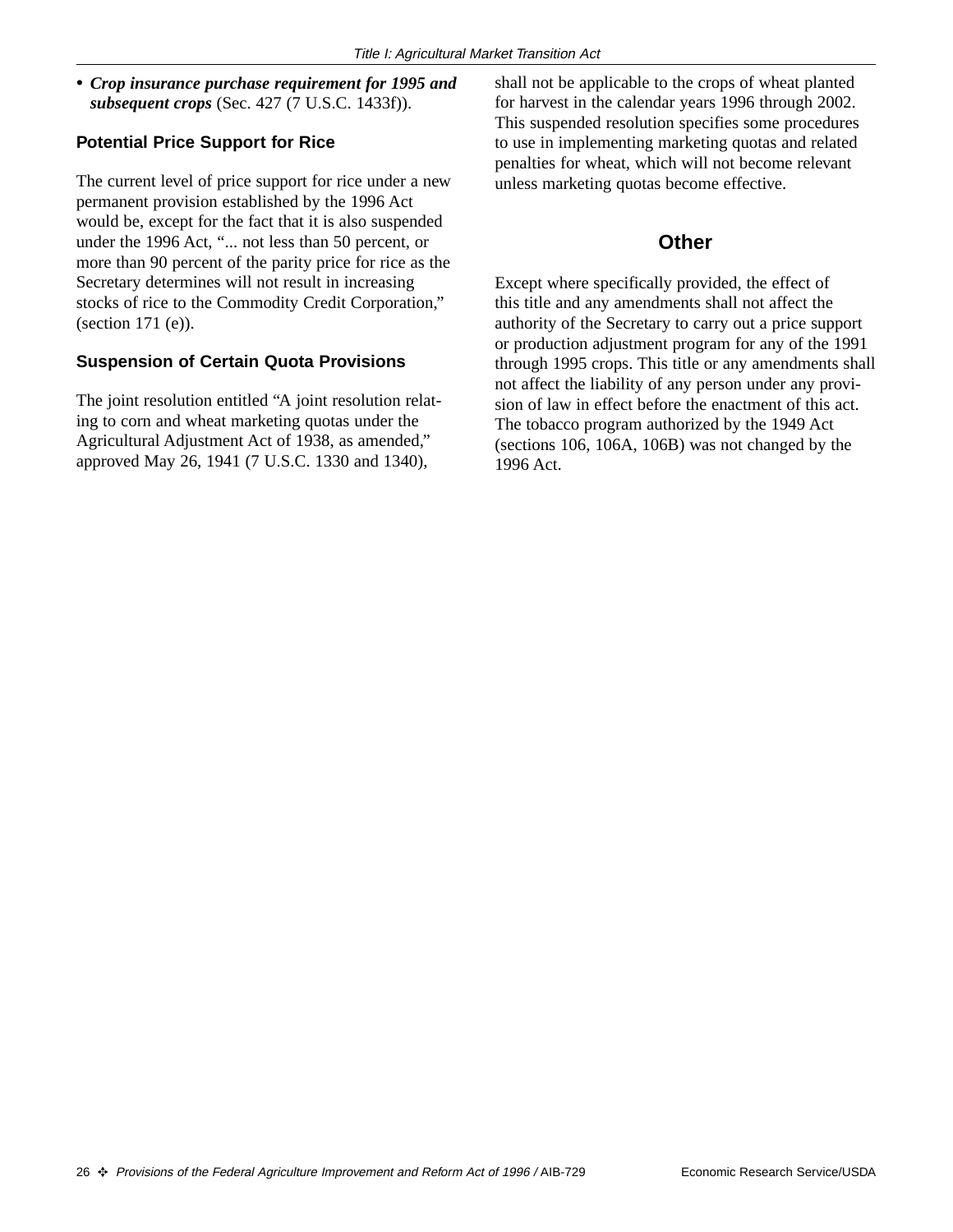## **Subtitle G**

## **Commission on 21st Century Production Agriculture**

## Linwood Hoffman

A new commission called the Commission on 21st Century Production Agriculture must conduct a comprehensive review of effects of the Agricultural Market Transition Act (AMTA), the future of production agriculture, and the appropriate role of the Federal Government in production agriculture. The Commission's reports are to be submitted to Congress by June 1, 1998, and January 1, 2001.

## **Composition of Commission**

An 11-member commission is to be established by October 1, 1997, with 3 members appointed by the President, 4 members appointed by the Chairman of the Committee on Agriculture of the House of Representatives, and 4 members appointed by the Chairman of the Committee on Agriculture, Nutrition, and Forestry of the Senate. Both committee chairs must consult with their ranking minority member on the membership decisions.

### **Comprehensive Review of Future Production Agriculture Under the AMTA and the Role of Government**

The Commission shall conduct an initial comprehensive review of changes in the condition of production agriculture in the United States since the date of enactment of the AMTA and the extent to which the

changes are the result of the AMTA. This review shall include an assessment of production flexibility contracts, economic risks to farms by size of operation, U.S. food security situation, changes in farmland values and producer incomes, regulatory relief, tax relief for farmers, effects of Federal Government interference in agricultural export markets, and likely effect of the sale, lease, or transfer of farm poundage quota for peanuts across State lines. The report on this initial review is due June 1, 1998.

A subsequent review, with recommendations for legislation, shall be completed by the Commission by January 1, 2001, on the future of production agriculture in the United States and the appropriate role of the Federal Government in support of production agriculture. The review shall include an assessment of changes in the condition of production agriculture in the United States since the initial review, appropriate future relationships of the Federal Government with production agriculture after 2002, personnel and infrastructure requirements of the Department of Agriculture necessary to support the future relationship of the Federal Government with production agriculture, and economic risks to farms delineated by size and location of farm operation. This review will include recommendations for legislation to achieve the appropriate future relationship of the Federal Government with production agriculture. The Commission shall terminate on submission of the final report.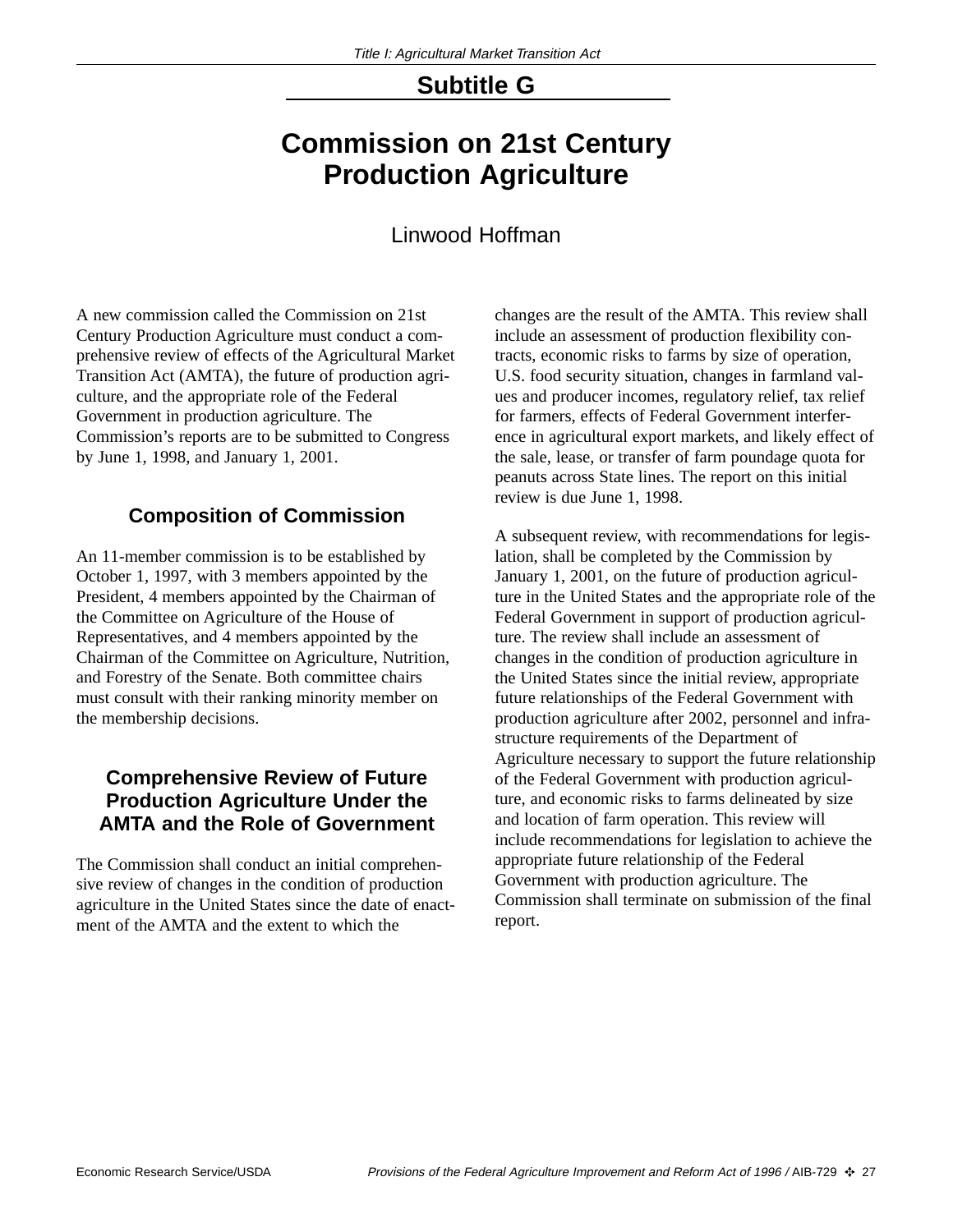## **Subtitle H**

## **Miscellaneous Commodity Provisions— Options Pilot Program, Crop Insurance, and Risk Management**

### Joy Harwood

Miscellaneous commodity provisions in this part of title I address risk management issues in various ways. First, some provisions are aimed at helping producers learn more about futures markets, insurance programs, and other risk management tools—through an Options Pilot Program and through risk management education. Second, the 1996 Act modifies the crop insurance program by: (1) restricting the delivery of catastrophic coverage (CAT) policies by local Farm Service Agency (FSA) offices to those areas where there are not enough private insurers to provide sufficient service, (2) eliminating the mandatory linkage between crop insurance and other farm programs for producers who waive emergency crop loss assistance, (3) establishing an independent Office of Risk Management within the Department of Agriculture, and (4) mandating various pilot insurance programs.

## **Options Pilot Program**

The 1996 Act states that the Secretary may offer a pilot program for one or more agricultural commodities supported under title I to ascertain whether or not futures and options contracts can provide producers with reasonable protection from the financial risks of fluctuations in price, yield, and income inherent in the production and marketing of commodities. The pilot is to be an alternative to other related programs of the U.S. Department of Agriculture. The pilot may not be operated in more than 100 counties for any eligible crop. No more than six counties may be located in any one State, and it shall not be operated in any one county for more than three of the 1996 through 2002 crop years.

Under the pilot, the Secretary may enter into a contract with a producer who: (1) is eligible for a production flexibility contract, marketing assistance loan, or other assistance under title I, (2) volunteers to participate,

(3) operates a farm located in a county selected for the pilot, and (4) meets other requirements that the Secretary may establish. The Secretary shall fund and operate the options pilot program through the Commodity Credit Corporation. To the extent possible, the program is to be budget neutral.

This options pilot program language in the 1996 Act is similar to that in the 1990 Act. Under the 1990 Act, the options pilot program was to be carried out in selected counties for the 1991 through 1995 corn crops and the 1993 through 1995 crops of wheat and soybeans. The 1996 Act repeals the options pilot program language in the 1990 Act.

#### **Risk Management Education**

In consultation with the Commodity Futures Trading Commission, the 1996 Act states that the Secretary shall provide producers with education in managing the financial risks inherent in the production and marketing of agricultural commodities, as the Secretary considers appropriate. The Secretary also may develop and implement programs to facilitate the participation of producers in futures trading programs, forward contracting options, and insurance protection programs. Existing research and extension authorities and resources of the Department may be used in providing this education.

#### **Crop Insurance**

The 1996 Act amends the Federal Crop Insurance Act, the permanent legislation for crop insurance. The 1996 amendments modify certain provisions of the amendments made by the Federal Crop Insurance Reform Act of 1994 (the 1994 Act), which was in effect for 1995 crops.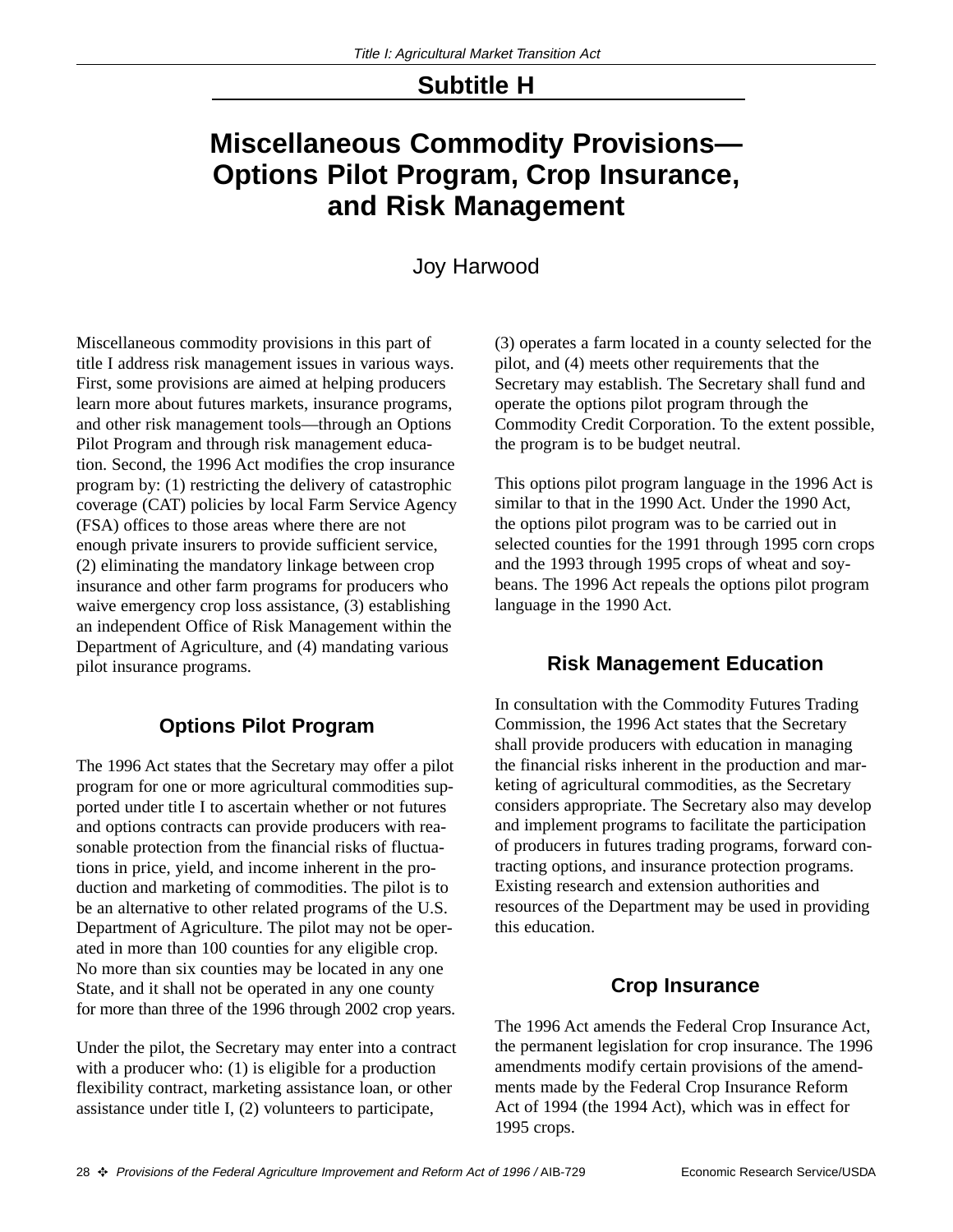The 1994 Act provided a major overhaul of the Federal crop insurance program. For example, the 1994 Act provided catastrophic (CAT) insurance coverage for a minimal (\$50 per crop) processing fee. CAT coverage was enacted to supplant ad hoc disaster assistance, which had been funded under statutory authorities. These authorities were repealed by the 1994 Act. The 1994 Act linked the purchase of at least CAT coverage for economically significant crops to eligibility for program benefits under annual commodity programs, certain loan programs, and renegotiated Conservation Reserve Program (CRP) contracts. Producers could also purchase additional coverage, with higher yield and price protection, for a flat fee per crop (at either \$10 or \$50, depending on the level of coverage) plus a subsidized premium.

The 1994 Act also instituted the Noninsured Assistance Program (NAP) for crops that are not currently insurable. Producers do not pay premiums under NAP, but loss triggers for both an area and an individual farm must be met for a producer to receive a payment. CAT coverage and NAP are designed to reduce the need for ad hoc disaster assistance. Prior to the 1994 Act, an implicit dual system of crop insurance and ad hoc disaster assistance programs was in place, which was considered to be costly and inefficient.

#### **Delivery by Private Insurers**

Under the 1994 Act, CAT coverage could be delivered either through private insurance companies or local Farm Service Agency (FSA) offices. The 1996 Act restricts delivery of CAT policies by local FSA offices to those States or portions of States having an insufficient number of private insurers to provide adequate service to producers. To determine these areas, the Secretary is to consult with private insurers. The 1996 Act thus requires proof of need before local FSA offices are used.

The affected areas must be determined and announced for 1997 crops within 90 days after the enactment of the 1996 Act, and for subsequent crops, by April 30 (or such other time as practicable) of the year preceding the year of harvest. CAT policies currently delivered by local FSA offices in these areas are to be transferred to private insurers for the performance of all sales, service, and loss adjustment functions beginning with 1997 crops.

#### **Delinking Crop Insurance and Other Program Benefits**

Under the 1996 Act, producers will no longer be required to purchase at least CAT coverage in order to receive benefits associated with production flexibility contracts, the Conservation Reserve Program, or other specified programs. Producers must, however, waive eligibility for emergency crop loss assistance for a crop if they do not purchase crop insurance. These provisions are effective for 1996 spring-planted crops and subsequent crops, and, at the option of the Secretary, for 1996 fall-planted crops.

#### **Extended Sales Closing and Cancellation Dates for 1996 Only**

The 1996 Act requires the Secretary to allow producers of 1996 spring-planted crops to obtain CAT coverage for spring-planted 1996 crops, and limited and additional coverage for malting barley under the Malting Barley Price and Quality Endorsement for at least 2 weeks—but not more than 4 weeks—after the enactment of the 1996 Act. This coverage is not to be effective until 10 days after the application is received from the producer. The language is designed to prevent producers from signing up if they believe that a crop loss is imminent. The Federal Crop Insurance Corporation (FCIC) may attach limitations and restrictions on obtaining insurance during this period to maintain the actuarial soundness of the crop insurance program.

During this extended period (2 to 4 weeks), a producer may cancel a CAT policy if: (1) the policy continues a policy that was obtained in 1995, and (2) the cancellation request is made before the acreage reporting date for the policy for the 1996 crop year, if the acreage reporting date occurs during this extended period.

#### **Crop Insurance Pilot Projects**

The 1996 Act also directs the Secretary to conduct two crop insurance pilot programs. The first pilot program will provide crop insurance coverage that pays indemnities to producers for qualifying crop losses caused by insect infestation and diseases. This pilot program is to be actuarially sound, administered at no net cost to the Government, and in effect for at least 2 years. The FCIC currently covers losses due to insects and diseases in a variety of circumstances.

For the second pilot program, the FCIC is directed to conduct a study and a pilot program on the feasibility of insuring nursery crops. The FCIC currently insures containerized nursery crops. There is no current policy for in-ground nursery, foliar plants, cut flowers, or other nursery crops, although background research has been conducted.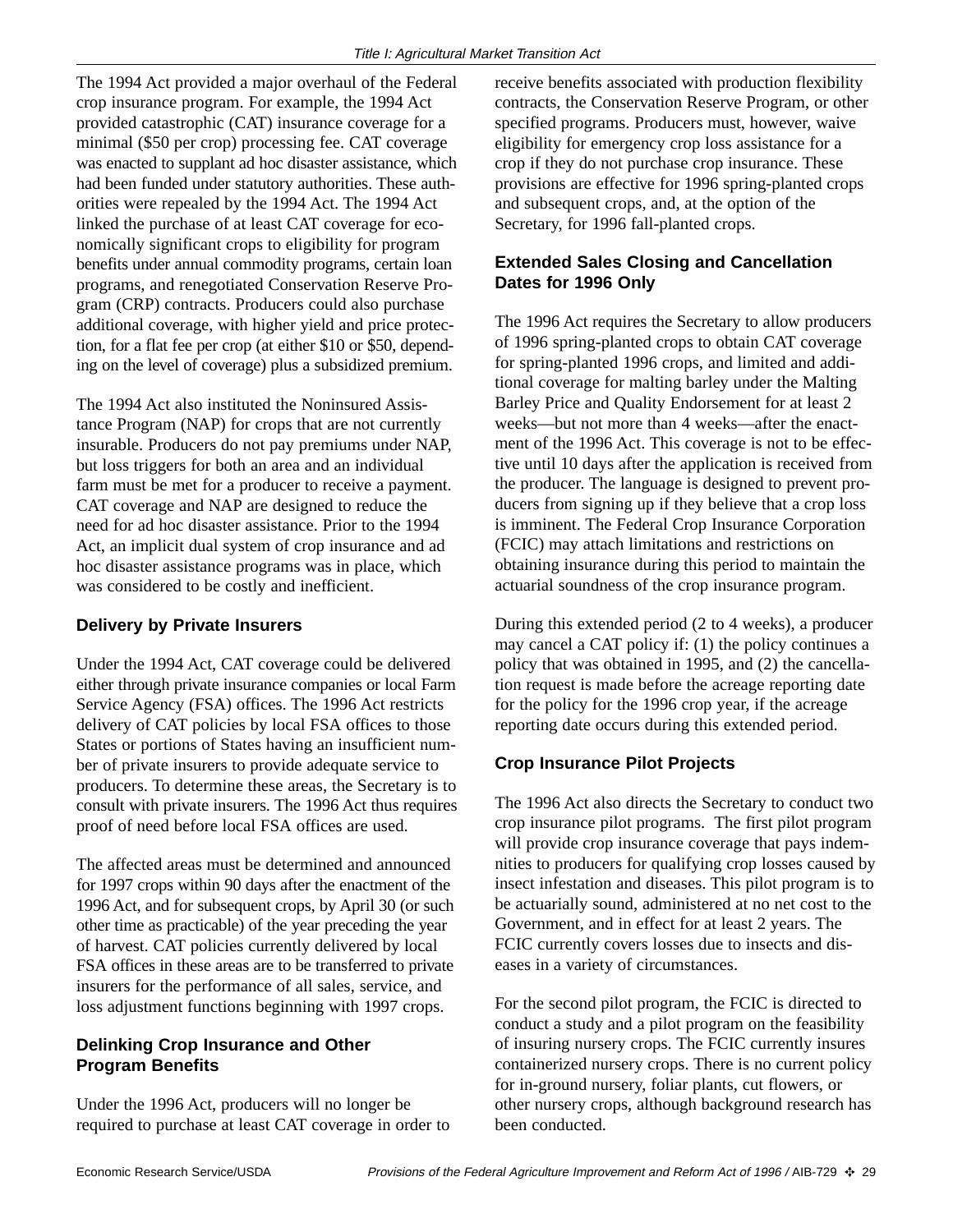#### **Marketing Windows and Replanting Requirements**

#### The 1996 Act directs the FCIC to consider "marketing windows" in determining whether it is feasible to require the planting or replanting of crops during a crop year. A marketing window refers to the time during which a crop can be most profitably marketed because of reduced competition from other growing areas. This language is particularly important to growers in the South who insure specialty crops (such as tomatoes and peppers), and who currently are required to replant their crops in the event of an early-season crop failure. Growers in these situations who replant the same crop often face low prices at harvest-time because they are in direct competition with more northern growers. This provision also affects contract growers of processing crops, such as green peas, sweet corn, and snap beans.

#### **Funding of Crop Insurance Sales Commissions and the NAP**

The 1996 Act modifies the restriction in the 1994 Act regarding the extent to which sales commissions can be funded from the FCIC Fund (mandatory account) to compensate agents in private insurance companies who deliver crop insurance policies to producers. Specifically, the 1994 Act states that payments for sales commissions to agents from the FCIC Fund (the mandatory account) may not exceed 8.5 percent of the total premium paid for additional insurance coverage for the 1997 reinsurance year. The change in the 1996 Act permits the reimbursement of administrative expenses to private insurance companies (including agent commissions) to be paid entirely through the mandatory account in 1997. There is no longer a potential split in outlays for reimbursements to private companies between the mandatory and discretionary accounts in 1997.

The 1996 Act also directs that funding for the NAP will be through the Commodity Credit Corporation rather than the FCIC Fund. This change makes funding sources consistent with the administering agency. NAP will continue to be administered by the Farm Service Agency, while crop insurance will be administered by the newly independent Office of Risk Management (see below).

## **Risk Management**

#### **Establishment of Office of Risk Management**

The Secretary is directed to create in the Department an independent Office of Risk Management to supervise and administer crop insurance and other risk management programs. Such programs will, therefore, be independent and separate from the Farm Service Agency, which will continue to administer commodity programs, selected conservation and credit programs, and NAP. The Office of Risk Management will have jurisdiction over the following functions: supervision of the Federal Crop Insurance Corporation; administration and oversight of all aspects of all programs authorized under the Federal Crop Insurance Reform Act of 1994; any pilot or other programs involving revenue insurance, risk management savings accounts, or the use of the futures markets to manage risk and support farm income; and other functions considered appropriate by the Secretary. The administrator of the Office of Risk Management is to be appointed by the Secretary.

#### **Revenue Insurance**

The Secretary is directed to carry out a pilot program for crop years 1997, 1998, 1999, and 2000 that provides producers with insurance against a loss in revenue. The pilot is to be carried out in a limited number of counties, and is to be available for wheat, feed grains, soybeans, or other commodities as the Secretary considers appropriate. The revenue insurance pilot is to: be offered through reinsurance arrangements with private insurance companies, offer at least a minimum level of coverage that is an alternative to CAT coverage, be actuarially sound, and require the payment of premiums and administrative fees by an insured producer.

The 1994 Act mandated a pilot cost of production risk protection program that, in effect, was revenue insurance. The resulting 1996 FCIC pilot program, "Income Protection," uses threshold trigger levels based on a producer's average historical yield and a spring-time price for the harvest-time futures contract. It pays indemnities if the producer's gross income (as measured by the product of the producer's realized yield and the harvest-time futures price) falls below a prede